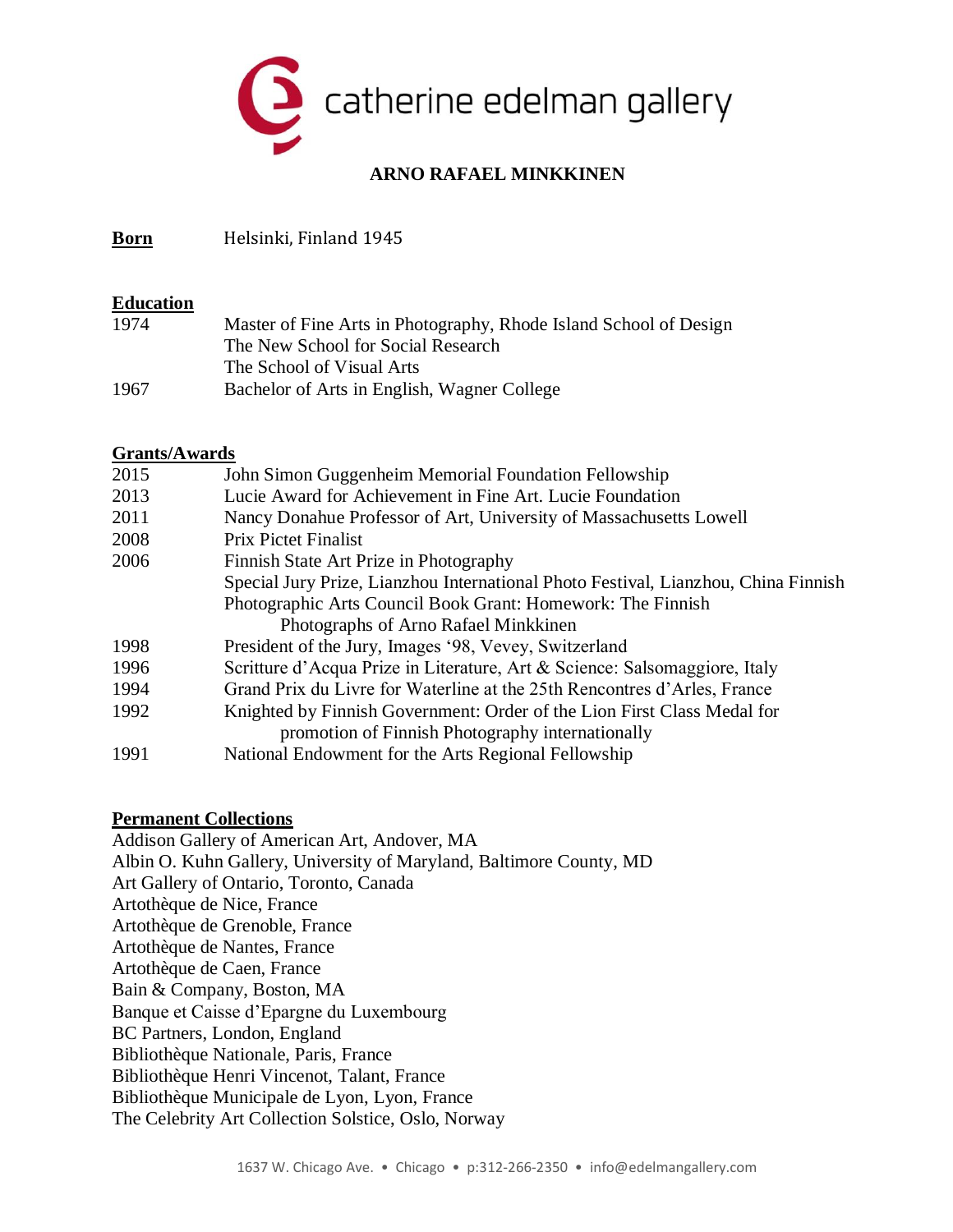Centre Georges Pompidou, Paris, France Center for Creative Photography, University of Arizona, Tempe, AZ Cherye R. and James F. Pierce Collection, Honolulu, HI Currier Museum of Art, Manchester, NH DeCordova Museum and Sculpture Park, Lincoln, MA The Carl Gustav Ehrnrooth Collection, Helsinki, Finland The Fogg Art Museum, Harvard University, Cambridge, MA FRAC Champagne-Ardennes, France FRAC Basse-Normandie, Caen, France Fond National d'Art Contemporain, Paris, France Fondation Vincent Van Gogh, Arles, France Fotografiska Museet at Moderna Museet, Stockholm, Sweden Gallen-Kallela Museum, Espoo, Finland George Eastman House, Rochester, NY Glenbow Art Gallery, Calgary, Alberta, Canada Rick Grossman, West Palm Beach, FL The Hallmark Collection, Kansas City, KS Heinon Tukku Oy, Turku, Finland High Museum, Atlanta, GA International Center of Photography, New York, NY Kerava Art Museum, Kerava, Finland Kiasma, Museum of Contemporary Art, Helsinki, Finland Kunsthaus, Zurich, Switzerland The Lane Collection at the Museum of Fine Arts, Boston, MA L'Imagerie, Lannion, France Maison de la Culture, Reims, France Maison Européenne de la Photographie, Paris, France Michael and Elizabeth Marcus, Boston, MA Minneapolis Institute of Art Moos Collection, Cologne, Germany Mount Holyoke College Museum of Art Musée de la Photographie, Charleroi, Belgium Musée d'Art Moderne de la Ville de Paris, France Musée des Beaux Arts, Chambéry, France Musée de l'Élysée, Lausanne, Switzerland Museet for Fotokunst, Brandts Klædefabrik, Odense, Denmark Museo Nazionale Alinari Della Fotografia, Florence, Italy Museum of Art, Rhode Island School of Design, Providence, RI Museum of Fine Arts Boston, MA Museum of Fine Arts Houston, TX Museum of Modern Art, New York, NY National Gallery of Canada, Ottawa, Canada Nelson Atkins Museum, Kansas City, KS New Orleans Museum of Art, New Orleans, LA Palais des Congrès, Le Mans, France Parvis de Tarbes, Tarbes, France Paris Audiovisuel, Paris, France Polaroid International Collection, Cambridge, MA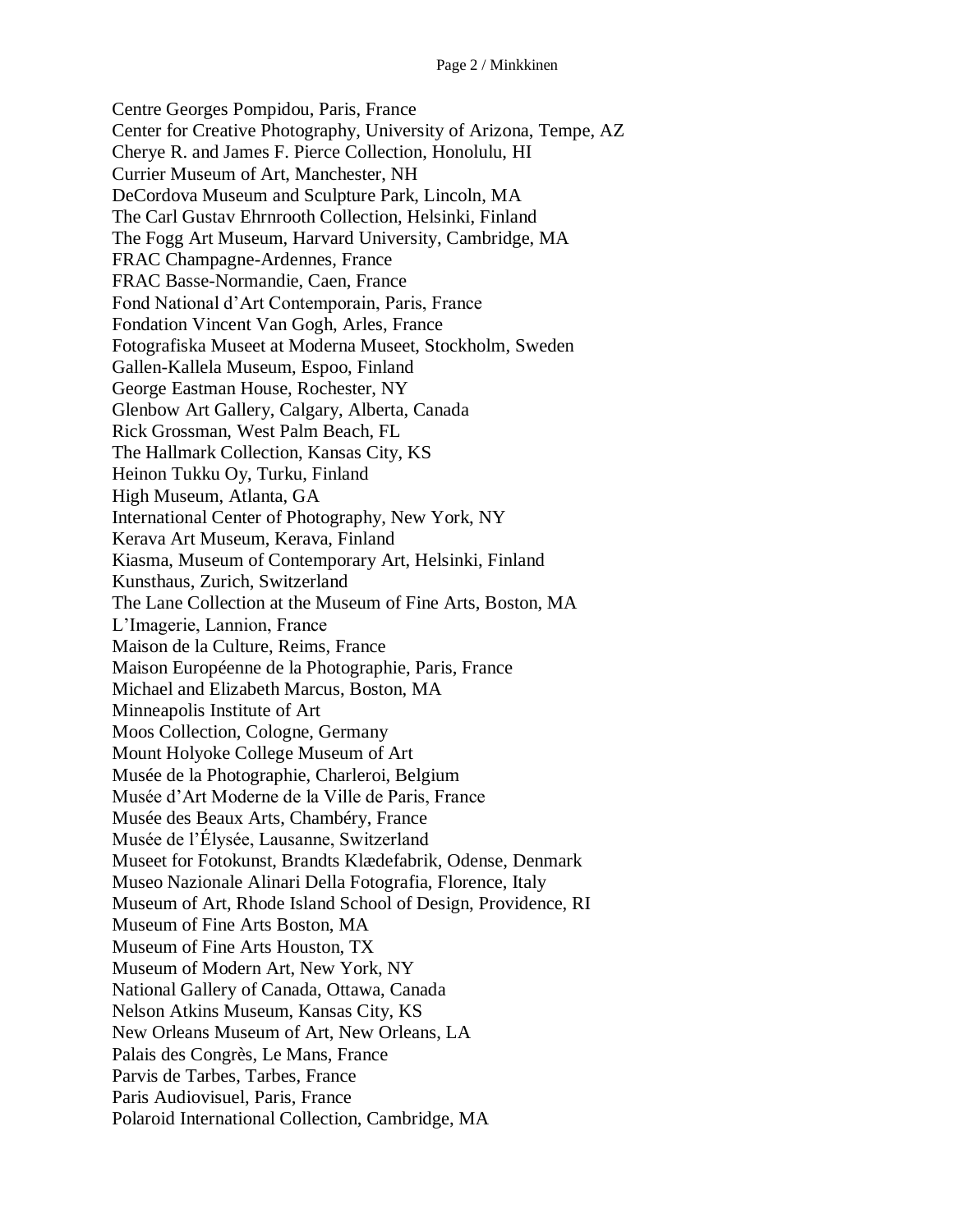Porin Art Museum, Pori, Finland Princeton University, Minor White Archives, Princeton, NJ Racine Art Museum, Racine, WI Rhode Island College, Providence, RI Saastamoinen Foundation, Helsinki, Finland Salovaara Collection, Bernardsville, NJ Santa Barbara Museum of Art, Santa Barbara, CA Sheldon Art Museum, Lincoln, NB Stéphane Janssen Collection, Bruxelles, Belgium Photographic Museum of Finland, Helsinki, Finland Tokyo Metropolitan Museum of Photography, Tokyo, Japan University of Ohio, Athens, OH Viktor Barsokevitch Center, Kuopio, Finland WestLicht Schauplatz Museum, Vienna, Austria Wäinö Aaltosen Museo, Turku, Finland

#### **Selected Solo Exhibitions**

| 2015 | Arno Rafael Minkkinen, Catherine Edelman Gallery, Chicago, IL                  |
|------|--------------------------------------------------------------------------------|
|      | Barbado Gallery, Lisbon, Portugal                                              |
| 2014 | Arno Rafael Minkkinen, Blomqvist Kunsthandel. PUG Gallery Oslo, Norway         |
|      | The Birth of Intimacy, Mois de la Photo, Galerie Camera Obscura. Paris, France |
|      | Shenzhen International Photography Festival, Shenzhen, China                   |
|      | Arno Rafael Minkkinen, St. John's College, Oxford, University, Oxford, England |
|      | Retrospective, Lumière Brothers Center of Photography, Moscow, Russia          |
| 2013 | A Finnish Frame of Mind, Galerie Valerie Bach. Bruxelles, Belgium              |
|      | Photo Festival St. Germain des Prés, Galerie Arcturus, Paris, France           |
|      | Optic Nerve, 44TH Rencontres d'Arles, Parc des Ateliers, Arles, France         |
|      | A Dance of Light, Furman Gallery, Dance on Camera Festival, NY                 |
| 2012 | Palindromes, Phototheatron/Athens House of Photography. Athens, Greece         |
|      | Arno Rafael Minkkinen, Performing for the Camera, Barry Friedman Ltd.,         |
|      | New York, NY                                                                   |
| 2011 | Arno Rafael Minkkinen, Les Boréales de Normandy, Caen, France                  |
|      | Arno Rafael Minkkinen, La Biennale de Lyon, Galerie Domus, Université de       |
|      | Lyon, France                                                                   |
|      | Arno Rafael Minkkinen, Galerie Vrais Rêves, Lyon, France                       |
|      | The Journey of Arno Rafael Minkkinen, InFocus Gallery, Köln, Germany           |
|      | Finnish National Tourist Board, Paris Metro, Paris, France                     |
|      | A Sentimental Journey, Cortona On the Move Festival, Cortona, Italy            |
|      | Galerie Agathe Gaillard, Paris, France                                         |
|      | Royal Theatre of Namur, Namur, Belgium                                         |
| 2010 | Photo & Contemporary, Torino, Italy                                            |
|      | Galerie Confluence. Nantes, France                                             |
|      | Finnish Pavilion, Shanghai World's Fair, Shanghai, China                       |
|      | Kuhmo Chamber Music Festival, Juminkeko Gallery, Kuhmo, Finland                |
| 2009 | L'Empire Nu d'Arno Rafael Minkkinen, Valérie Bach Gallery, Belgium             |
|      | Finnish Footprints: 70 / 08, The Finnish Institute, Paris, France              |
|      | Weightlessness, Weeks Gallery, Jamestown, NY                                   |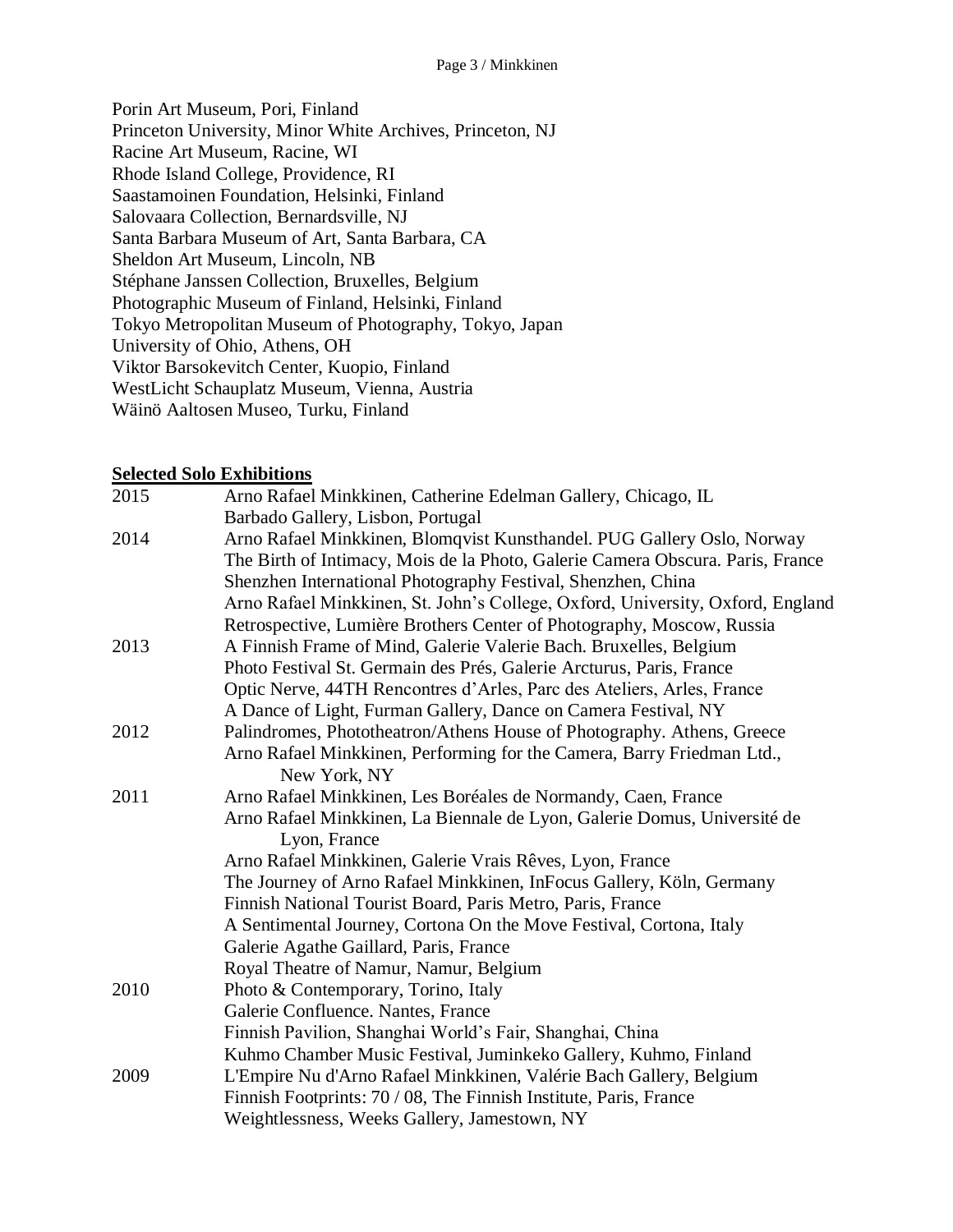|      | Pour L'Instant: Residency exhibition, Niort, France                              |
|------|----------------------------------------------------------------------------------|
|      | HOMEWORK: The Finnish Photographs, 1973 to 2008, Lahti Art Museum,               |
|      | Lahti, Finland                                                                   |
|      | Cavallo Point, Golden Gate National Park at Fort Baker, San Francisco, CA        |
|      | Evolving Eden: Three Photographic Perspectives with Edward Burtynsky and         |
|      | Hans Ejkelboom, Sheldon Art Museum, Lincoln, N                                   |
|      | SAGA: The Journey of Arno Rafael Minkkinen, Thirty-Five Years of                 |
|      | Photographs, Winnipeg Art Gallery, Winnipeg, Canada                              |
| 2008 | The Celebrity Art Collection Solstice, International Corporate Art, Celebrity    |
|      | Solstice, Photo Gallery, fifth deck                                              |
|      | In Print, 25th anniversary exhibition, Robert Klein Gallery, Boston, MA          |
|      | Lago Vista Gallery, Richland College, Dallas, TX                                 |
|      | SAGA: The Journey of Arno Rafael Minkkinen, Thirty-Five Years of                 |
|      | Photographs, Palazzo Principi, Correggio / Reggio Emilia, Italy, Beijing, China, |
|      | SEE+ Art Space Gallery                                                           |
|      | HOMEWORK: Suomen Kuvat/The Finnish Photographs, 1973 to 2008 Galerie             |
|      | Anhava, Helsinki, Finland                                                        |
|      | Galerie Agathe Gaillard, Paris, France                                           |
|      | Fay Gold Gallery, Atlanta, GA                                                    |
| 2007 | Barry Friedman Ltd., Four Decades of Self-Portraits, New York, NY                |
|      | Malmö Museet, Fotografi i Fokus Festival, Malmö, Sweden                          |
|      | SAGA: The Journey of Arno Rafael Minkkinen, Thirty-Five Years of                 |
|      | Photographs, Salo Art Museum, Salo, Finland                                      |
| 2006 | 12nd Lianzhou International Photo Festival, Lianzhou, China                      |
|      | Palace of Art, Month of Photography, Bratislava, Slovakia                        |
|      | Museum of Contemporary Art, Bucharest, Romania                                   |
|      | Mai-Photographies, Le Corps Du Photographe, Galerie Saluden, Quimper, France     |
| 2005 | SAGA: The Journey of Arno Rafael Minkkinen, Thirty-Five Years of Photographs,    |
|      | DeCordova Museum and Sculpture Park, Lincoln, MA                                 |
|      | Robert Klein Gallery, Boston, MA                                                 |
|      | Tibor de Nagy Gallery, Vintage Photographs, New York, NY                         |
| 2003 | Tibor de Nagy Gallery, New York, NY                                              |
| 2002 | Robert Klein Gallery, Boston, MA                                                 |
| 2001 | Retrospective: Arno Rafael Minkkinen: trente ans d'autoportraits, Église Saint   |
|      | Georges, Musée de Normandie, Caen, France                                        |
|      | Never in the Viewfinder, Photo-Eye Gallery, Santa Fe, NM                         |
| 2000 | Joel Soroka Gallery, Aspen, CO                                                   |
|      | Metropolitan Museum of Photography, The Body as an Expression of the             |
|      | Subconscious, Tokyo, Japan                                                       |
| 1999 | Photo & Co., Frequent Flyer, Torino, Italy                                       |
| 1998 | American Cultural Center, Body & Photography, Prague, Czech Republic             |
|      | Ten Minutes Past Midnight, Gallen Kallela Museum, Helsinki, Finland; Mois de     |
|      | la Photo, Paris, France                                                          |
|      | High Noon, Barry Friedman Ltd., New York, NY                                     |
|      | Body Land, Galerie Clairefontaine, Luxembourg                                    |
| 1996 | Reindeer in the Canyon, Galerie Nathalie Emprin, Paris, France                   |
|      | Il Diaframma, Milan, Italy                                                       |
|      | Retrospective, Castello Fortezza, Montalcino, Italy                              |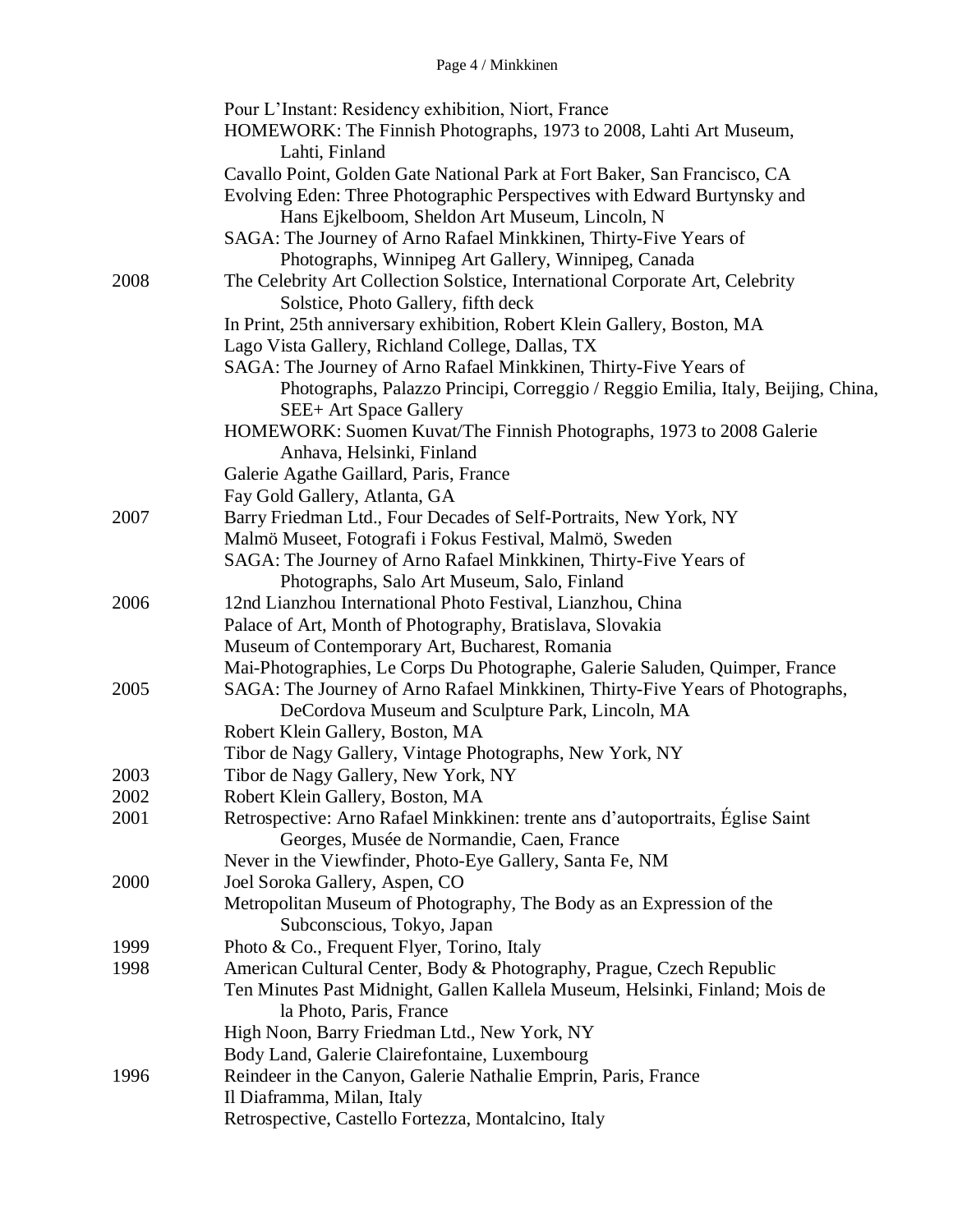|              | Waterline touring retrospective: Musée de la Photographie, Charleroi, Belgium<br>Museet for Fotokunst, Brandts Klædefabrik, Odense, Denmark Sundsvall |
|--------------|-------------------------------------------------------------------------------------------------------------------------------------------------------|
|              | Museet, Sundsvall, Sweden                                                                                                                             |
| 1995         | L'Artothèque de Caen and Musée de Normandie, Caen, France                                                                                             |
|              | Musée de l'Élysée, Lausanne, Switzerland                                                                                                              |
|              | Pori Art Museum, Pori, Finland                                                                                                                        |
|              | Braggiotti Gallery, Amsterdam, The Netherlands                                                                                                        |
|              | Fotogalleriet, Oslo, Norway                                                                                                                           |
|              |                                                                                                                                                       |
|              | Laterna Magica, Helsinki, Finland                                                                                                                     |
|              | Arthothèque de Grenoble, Grenoble, France<br>Houk Friedman Gallery, New York, NY                                                                      |
| 1994         |                                                                                                                                                       |
|              | Akehurst Gallery, London, England                                                                                                                     |
|              | Galerie L'Imagerie, Centre Jean Savidan, Lannion, France                                                                                              |
| 1993         | Galerie du Château d'Eau, Toulouse, France                                                                                                            |
|              | Le Parvis de Tarbes, Tarbes, France                                                                                                                   |
| 1992         | Prague House of Photography, Prague, Czech Republic                                                                                                   |
|              | Spirit Level, Images Center of Photography, Cincinnati, OH                                                                                            |
| 1991         | Retrospective: Finnice, Museum of Modern Art, Nice, France                                                                                            |
|              | Galerie Suzel Berna, Antibes, France                                                                                                                  |
|              | Primordial Image, Centre d'Art Santa Monica, Barcelona, Spain                                                                                         |
|              | Ever Since Apeiron, Galeria Luukku, Joensuu, Finland                                                                                                  |
|              | Available Light Gallery, Jacksonville, FL                                                                                                             |
| 1990         | Peri Center of Photography, Turku, Finland                                                                                                            |
| 1989         | Bannister Gallery, Rhode Island College, Providence, RI                                                                                               |
| 1988         | 15 Years in Front of My Camera, Galerie Viviane Esders, Paris, France                                                                                 |
| 1987         | Oulu Art Museum, Oulu, Finland                                                                                                                        |
|              | Arno Rafael Minkkinen, Galerie Vrais Rêves, Lyon, France                                                                                              |
| 1986         | Mattomies, Pori Art Museum, Pori, Finland                                                                                                             |
|              | Galerie Viviane Esders, Paris, France                                                                                                                 |
| 1984         | Galerie Viviane Esders, Paris, France                                                                                                                 |
|              | Maison de la Culture, Reims, France                                                                                                                   |
|              | Photographic Museum of Finland, Helsinki, Finland                                                                                                     |
| 1983<br>1982 | Father and Son, Robert Klein Gallery, Boston, MA                                                                                                      |
|              | Yuen Lui Gallery, Seattle, WA                                                                                                                         |
| 1979         | Canon Photo Gallery, Amsterdam, The Netherlands                                                                                                       |
|              | Frostbite, Addison Gallery of American Art, Andover, MA                                                                                               |
| 1976         | Fotografiska Museet at Moderna Museet, Stockholm, Sweden                                                                                              |
| 1974         | Photographic Museum of Finland, Helsinki, Finland                                                                                                     |
| 1973         | White Underpants, Gallery for Creative Photography, Copenhagen, Denmark                                                                               |
| 1972         | Apeiron Traveling Exhibition, Spectrum Gallery, Tucson, AZ                                                                                            |
|              | Lightwork Community Darkrooms, Syracuse University, Syracuse, NY                                                                                      |
|              | Freemale, Soho Photo Gallery, New York, NY                                                                                                            |

# **Selected Group Exhibitions**<br>2015 **Barbado Galler**

Barbado Gallery, inaugural group exhibition, Lisbon, Portugal Guatephoto Festival, Guatemala City, Guatemala Paraty em Foco Festival, São Paulo, Brazil Water, Water, Everywhere, Nordic Light Festival, Kristiansund, Norway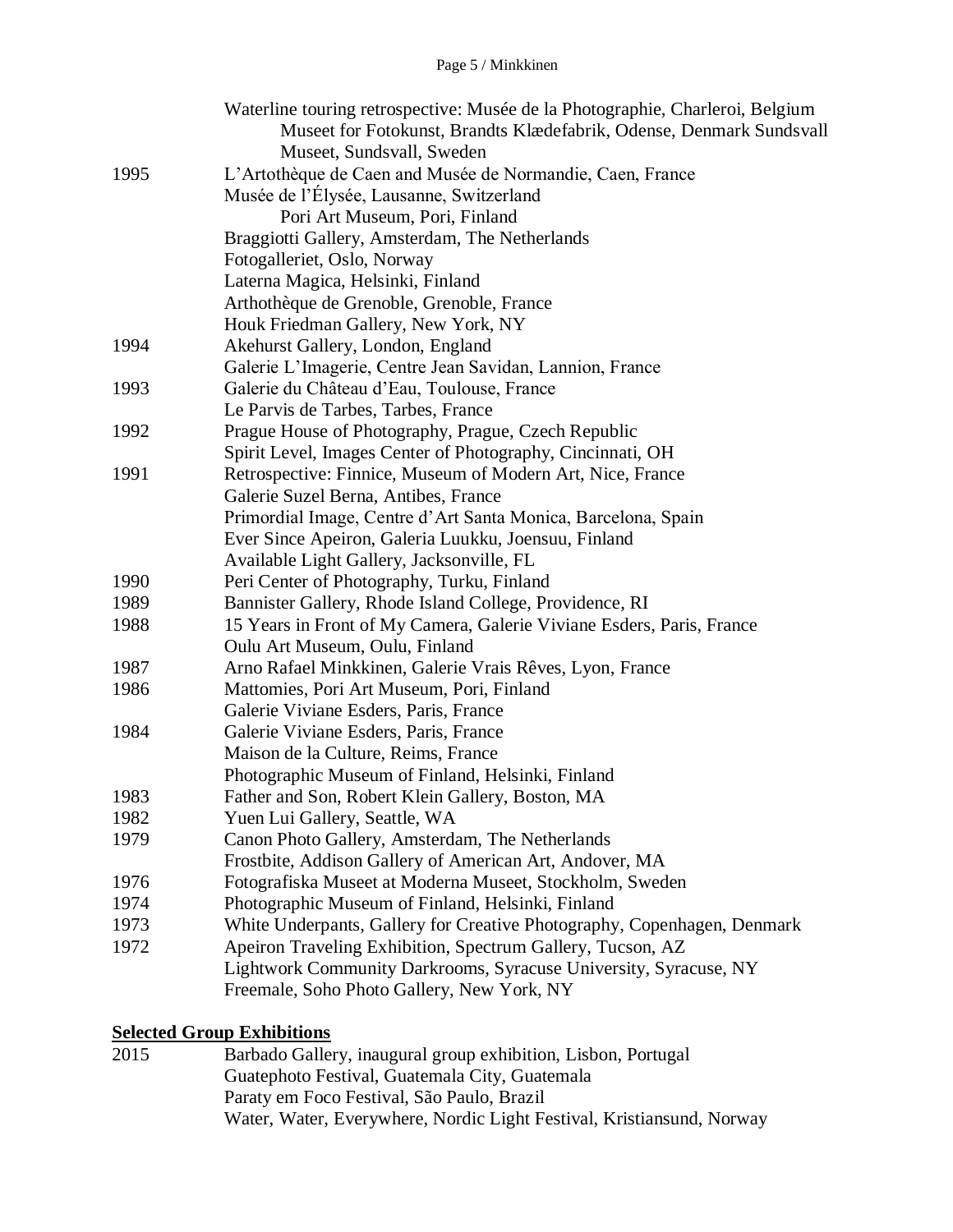| 2014 | Festival d'Images, building-sized murals up to six stories, Vevey, Switzerland                                                            |
|------|-------------------------------------------------------------------------------------------------------------------------------------------|
|      | Framing the Field: Photographic Terrain in the Collection of the Minnesota Museum of<br>American Art, University of Minnesota, Morris, MN |
|      |                                                                                                                                           |
|      | Self-portraits, Galerie Les Douches, Paris, France                                                                                        |
|      | Jeu, Les Abattoirs de Musée d'art Moderne, Toulouse, France                                                                               |
|      | Galerie Arcturus, Festival St. Germain, Paris, France                                                                                     |
| 2013 | Views on Landscapes: Scandinavian Photography, Museum of Modern Art,<br>Bogota, Colombia                                                  |
|      | Center for Maine Contemporary Art, Rockport, ME                                                                                           |
| 2012 | Photography = Fiction? Galerie Clairefontaine, Luxembourg                                                                                 |
|      | Phoenix Museum of Art Auction, Phoenix, AZ                                                                                                |
|      | Performing for the Camera: Works from the Collection of Stéphane Janssen,                                                                 |
|      | Arizona State University Art Museum, Tempe, AZ                                                                                            |
|      | Photographic Resource Center Auction, Boston, MA                                                                                          |
|      | A New Vision, Modernist Photography, Currier Museum of Art, Manchester, NH                                                                |
| 2011 | George Eastman House Auction, Metropolitan Pavilion, New York, NY                                                                         |
|      | Out of Mind, 10th International Photography Festival, Lodz, Poland                                                                        |
|      | Water, Sense and Sensation, Wäinö Aaltosen Museo, Turku, Finland                                                                          |
|      | Imagine Earth, Hangaram Art Museum, Seoul Art Center, Seoul, Korea                                                                        |
|      | Nudi d'Autore: fototgrafie di Minkkinen Fontana, Fondazione Bottari Lattes,                                                               |
|      | Montforte d'Alba, Italy                                                                                                                   |
|      | Real or Surreal, Society of Publication Designers Benefit Auction, New York, NY                                                           |
| 2010 | Paris Photo, Robert Klein Gallery, Galerie Anhava, Paris, France                                                                          |
|      | Manifold, Austin Peay State University Gallery, Clarksville, TN                                                                           |
|      | Salute to the Masters, Dali City International Photography Festival, China                                                                |
|      | Salute to the Masters, SEE + Art Space Gallery, 798 Art District, Beijing, China                                                          |
|      | Fondation Vincent Van Gogh, Arles, France                                                                                                 |
|      | Out of the Box: Photography Portfolios from the Permanent Collection, DeCordova                                                           |
|      | Museum and Sculpture Park, Lincoln, MA                                                                                                    |
|      | Pyari Onlus, Auction for street children of Calcutta, Fondazione Mazzotta and                                                             |
|      | Sotheby's International, Milan, Italy                                                                                                     |
|      | Finnish Photography, Nieuw Dakota, Amsterdam, The Netherlands                                                                             |
|      | ArtParis + Guests, Grand Palais, Le Café Français Art Gallery, Paris, France                                                              |
| 2009 | Reality Revisited, Moderna Museet, Stockholm, Sweden                                                                                      |
|      | Half Blind (Homage to José Saramago's Blindness), Chapitre 29 / Carnets                                                                   |
|      | d'Artistes, Mai-Photographies, Quimper, France                                                                                            |
| 2008 | Tracking Traces, Kiasma Contemporary Museum of Art, Helsinki, Finland                                                                     |
|      | 40th Year Anniversary Exhibition, Finnish Museum of Photography, Helsinki                                                                 |
|      | Forum für Fotografie, "Light/Writing," Literaturhaus, Cologne, Germany                                                                    |
|      | Expérimentations photographiques en Europe des années 20 à nos jours, Centre                                                              |
|      | Georges Pompidou, Beaubourg, Paris, France                                                                                                |
|      | Prix Pictet Finalist Projection, Palais de Tokyo, Paris, France                                                                           |
|      | Friends Without a Border, 12th Annual Auction, Angkor Hospital for Children                                                               |
|      | Benefit, New York, NY                                                                                                                     |
|      | Face-to-Face: challenging traditional portraiture, DeCordova Museum and                                                                   |
|      | Sculpture Park, Lincoln, MA                                                                                                               |
|      | Covering Photography: Imitation, Influence and Coincidence, Boston Public                                                                 |
|      | Library, Boston, MA                                                                                                                       |
|      |                                                                                                                                           |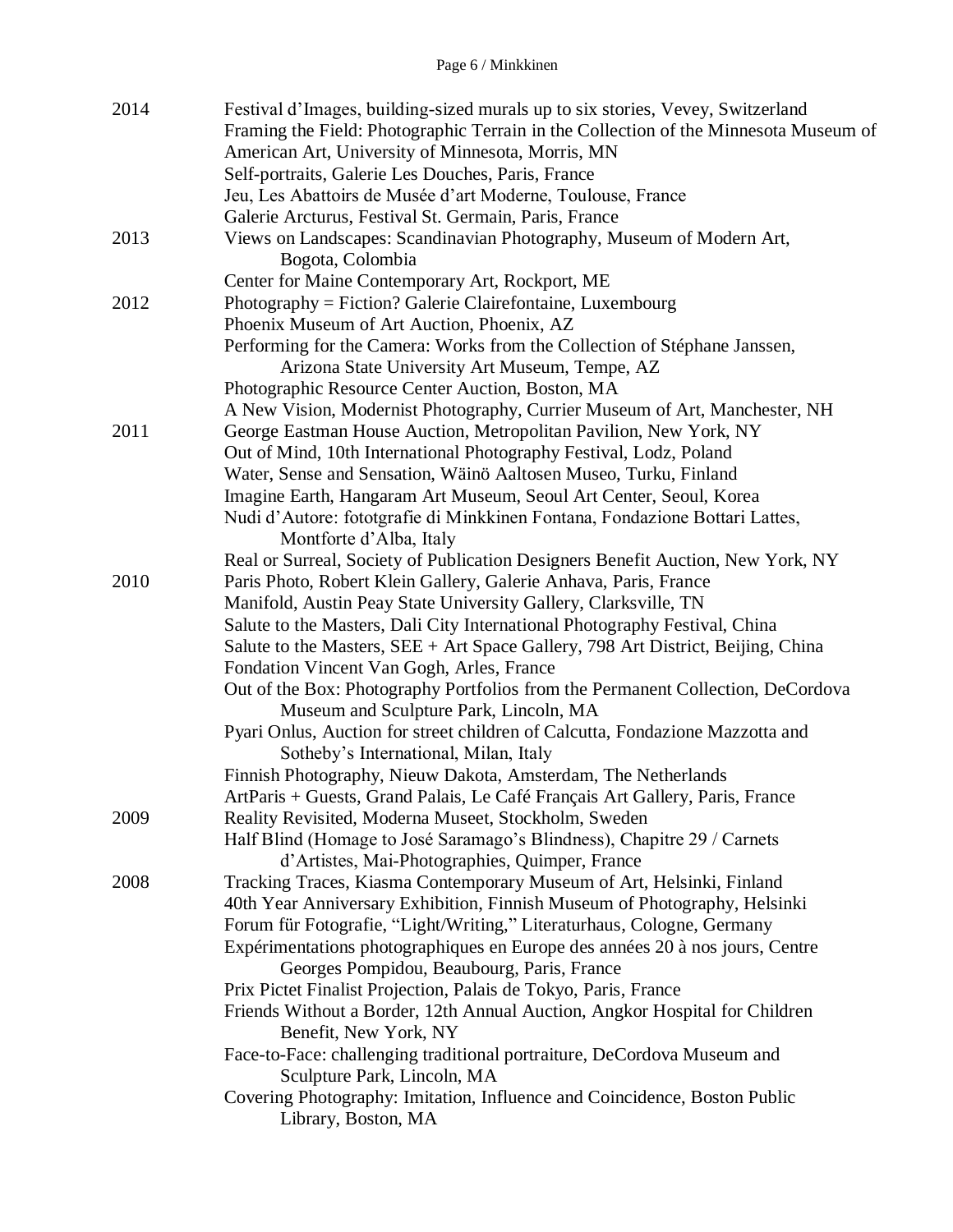|      | Minotaur in the Mirror, Plymouth State College, Plymouth, MA                                                              |
|------|---------------------------------------------------------------------------------------------------------------------------|
|      | Maine Media Workshops, Rockport, Maine                                                                                    |
|      | Cavallo Point at Golden Gate National Park, San Francisco, CA                                                             |
| 2007 | Art Forum Berlin, Galerie Anhava, Berlin, Germany                                                                         |
|      | C Photo Magazine, Phillips de Pury & Company, New York, NY                                                                |
|      | One Shot Each, Museet for Fotokunst, Brandts Klædefabrik, Odense, Denmark                                                 |
| 2006 | Contemporary Art Fair, Barry Friedman Ltd., Palm Beach, FL                                                                |
|      | Nordic Light Festival, Kristiansund, Norway                                                                               |
|      | ID: An Exploration of Self-Portraiture in Photography, The Light Factory,<br>Charlotte, NC                                |
| 2005 | Three Finnish Artists, La Ferronnerie Galerie, Paris, France                                                              |
|      | To Look or To See, Finnish Museum of Photography, Helsinki, Finland                                                       |
|      | Fay Gold Gallery, Atlanta, GA                                                                                             |
|      | In-Motion, Justice for All Women Auction, Sotheby's, New York, NY                                                         |
|      | Self-Exposure, Clamp Art Gallery, New York, NY                                                                            |
| 2004 | Palm Beach Contemporary Art Fair, Barry Friedman Ltd., Palm Beach, FL                                                     |
|      | Physical Presence: Photographs from the Collection, Addison Gallery of American                                           |
|      | Art, Andover, MA                                                                                                          |
|      | Recent Selections, Currier Gallery of Art, Manchester, NH                                                                 |
|      | Tuileries Art Fair, Le Caroussel du Louvre, Barry Friedman Ltd., Paris, France                                            |
|      | Fotosintensi. Photography Festival, Chiesa di S. Agostino, Piacenza, Italy                                                |
| 2003 | In Celebration of Light: Photographs from the Cherye and Jim Pierce Collection,                                           |
|      | Honolulu, Academy of Arts, Honolulu, HI<br>Art of the 20th Century, 67th Armory, Tibor de Nagy Gallery, New York City, NY |
|      | Modernism Show, 67th Armory, Barry Friedman Ltd., New York, NY                                                            |
|      | Christie's Garland Appeal Auction, Sir Paul McCartney, New York, NY                                                       |
|      | Fast/Forward: Aperture at 50, High Museum, Atlanta, GA                                                                    |
|      | Musée des Arts Decoratifs, Le Caroussel du Louvre, Barry Friedman Ltd., Paris                                             |
|      | Poetry of Water, Russian Art Museum, St. Petersburg, Russia                                                               |
|      | Photographic Resource Center Benefit Auction, Boston, MA                                                                  |
|      | 10th Soho Partnership Auction, Phillips de Pury & Luxembourg, New York, NY                                                |
|      | An American Century of Photography: From the Dry-Plate to the Digital, Denver                                             |
|      | Art Museum, Denver, CO                                                                                                    |
|      | Boston: American Perspectives: Photographs from the Polaroid Collection,                                                  |
|      | Photographic Resource Center. Boston, MA                                                                                  |
| 2002 | Subjectivity: Photographs of Themselves, Stéphane Janssen Collection, Arizona                                             |
|      | State Art Museum. Tempe, AZ                                                                                               |
|      | <b>International AIDS Auction, Monaco</b>                                                                                 |
|      | Zoom at 30, Hugo Boss 5th Avenue, New York, NY                                                                            |
|      | Fast/Forward: Aperture at 50, Burden Gallery, New York, NY                                                                |
|      | Naked in the Landscape, Pace/MacGill Gallery, New York, NY                                                                |
|      | Photography Festival, Claremont-Ferrand, France                                                                           |
|      | Museum Ken Damy, Brescia, Italy                                                                                           |
| 2001 | Typical Men, Gallery of Modern Art, Glasgow, Scotland                                                                     |
|      | Hall of Mirrors, Museet for Fotokunst, Brandts Klaedefabrik, Odense, Denmark                                              |
|      | Centre Georges Pompidou, Paris, France                                                                                    |
|      | Aperture at 50, New York, NY                                                                                              |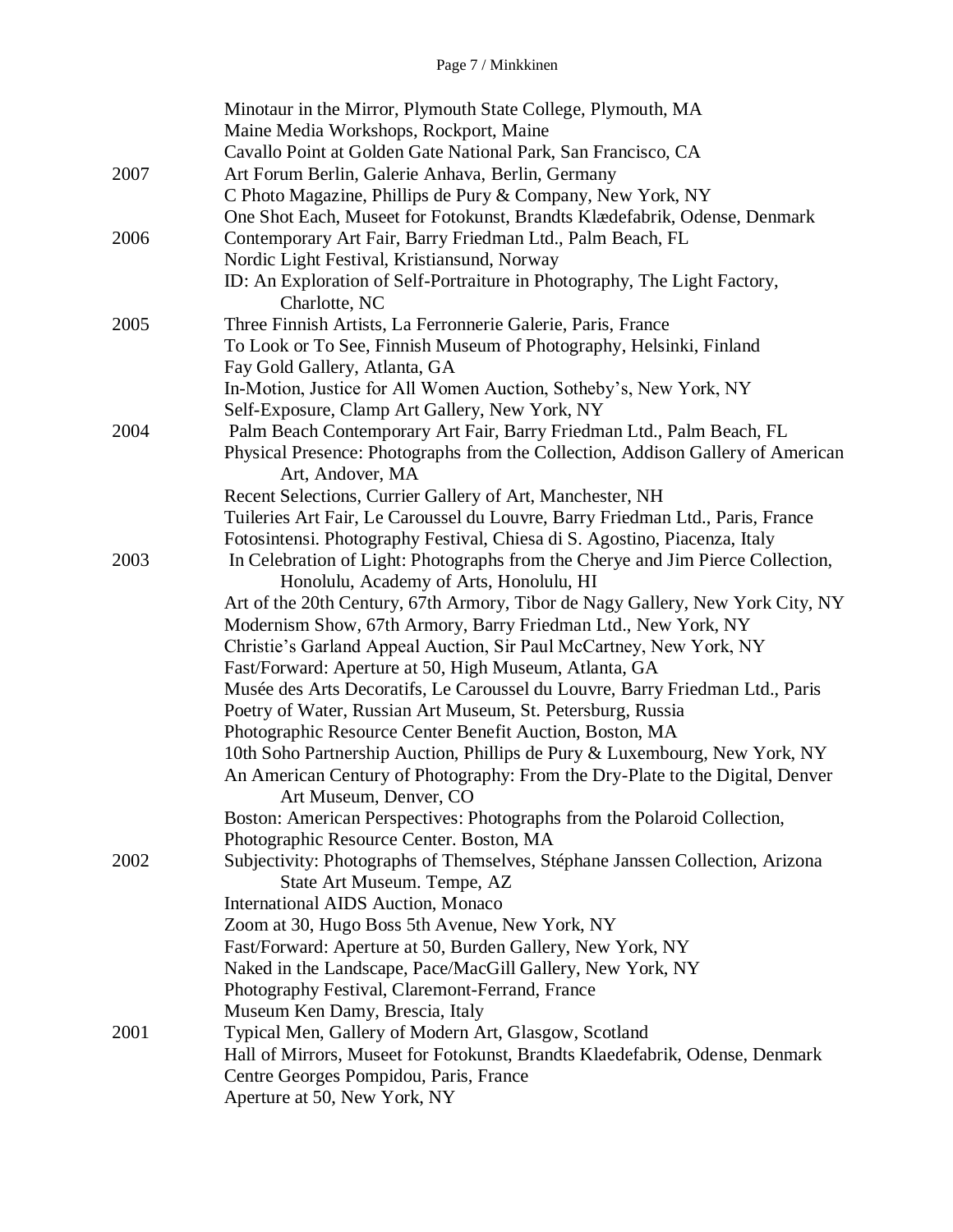|      | An American Century of Photography: From the Dry-Plate to the Digital, Joslyn    |
|------|----------------------------------------------------------------------------------|
|      | Museum, Omaha, NE                                                                |
|      | Selections from the Collection, Delaware Art Museum, Wilmington, DE              |
|      | Typical Men, Djanogly Art Gallery, University of Nottingham, Nottingham,         |
|      | England, Gallery of Modern Art, Glasgow, Scotland                                |
| 2000 | Century of the Body, Musée de l'Élysée, Lausanne, Switzerland                    |
|      | Photography in Boston, DeCordova Museum and Sculpture Park, Lincoln, MA          |
|      | In the Spirit of the Masters, Kerava Art Museum, Kerava, Finland                 |
|      | Désirs de rivages, Musée national de la Marine, Paris, France                    |
|      | Narcisse blessé, Passage de Retz, Paris, France                                  |
|      | An American Century of Photography: Dry-Plate to Digital, Nelson-Atkins          |
|      | Museum, Kansas City, KS, Seattle Art Museum, Seattle, WA                         |
|      | Photographing Maine: 1840-2000, Center for Contemporary Art, Rockport, ME        |
| 1999 | Self-portraits, Maison Européenne de la Photographie, Paris, France              |
|      | Bodies of Work, Center for Creative Photography, Tucson, AZ                      |
| 1998 | Modernism & Photography, 67th St Armory, Barry Friedman Ltd., New York, NY       |
|      | Body Icons, Skopelos Center of Photography, Skopelos, Greece Water, Galerie      |
|      | Bodo Nieman, Berlin, Germany                                                     |
|      | Ficcions intimes, Centre Georges Pompidou, Paris, France                         |
|      | Private ficcions, Fundacion Joan Miro, Parc de Montjuic, Barcelona, Spain        |
|      | Waterproof, Belém Cultural Center, Lisbon, Portugal                              |
| 1997 | Photographie au present, Bibliothéque Nationale, Paris, France                   |
|      | The Body in the Lens, Musée des Beaux-Arts, Montreal, Canada                     |
| 1996 | Hands in Context, The Henry Buhl Collection, Thread Waxing Space, New York,      |
|      | NY Bathers, Washington Center for Photography, Washington, DC                    |
|      | Houk Friedman Gallery. New York, NY                                              |
| 1995 | Six Finnish Photographers, Cellier de Talant Talant, France                      |
|      | Body of Evidence, Cleveland State University, Cleveland, OH                      |
|      | Water, Robert Klein Gallery, Boston, MA                                          |
| 1994 | Air Water Earth: Focus on Finnish Art, Five-museum traveling exhibition in Japan |
|      | launching from the Turku Art Museum, Turku, Finland                              |
|      | Water, Museum of Fine Arts, Boston, MA                                           |
|      | Galerie L'Imagerie, Centre Jean Savidan, Lannion, France                         |
|      | 25th Rencontres d'Arles Festival, Slide projection, Cour de L'Archevêché,        |
|      | Arles, France                                                                    |
| 1993 | Anthologia Della Fotografia Finlandese, L'Acquario Romano, Rome, Italy           |
|      | La Collection Photographique de la Fondation Vincent Van Gogh, Musée de la       |
|      | Photographie, Mougins, France                                                    |
| 1992 | Première Photo, Galerie Agnes B. Paris, France                                   |
|      | New Work with Women, Galerie Suzel Berna, Paris, France                          |
|      | Finnice, Kerava Art Museum, Kerava, Finland                                      |
| 1991 | NEA Regional Grant Awards, Boston Center for the Arts, Boston, MA                |
|      | Portfolio Gallery, London, England                                               |
| 1990 | From Fact to Symbol, University of North Florida, Jacksonville, Florida          |
|      | Selections 5, Polaroid Collection, Photokina, Köln, Germany                      |
| 1989 | Fondation Vincent Van Gogh. Arles, France                                        |
|      | Three Masters of the Surreal, with Ralph Gibson and Eikoh Hosoe,                 |
|      | Galerie Suzel Berna, Antibes, France                                             |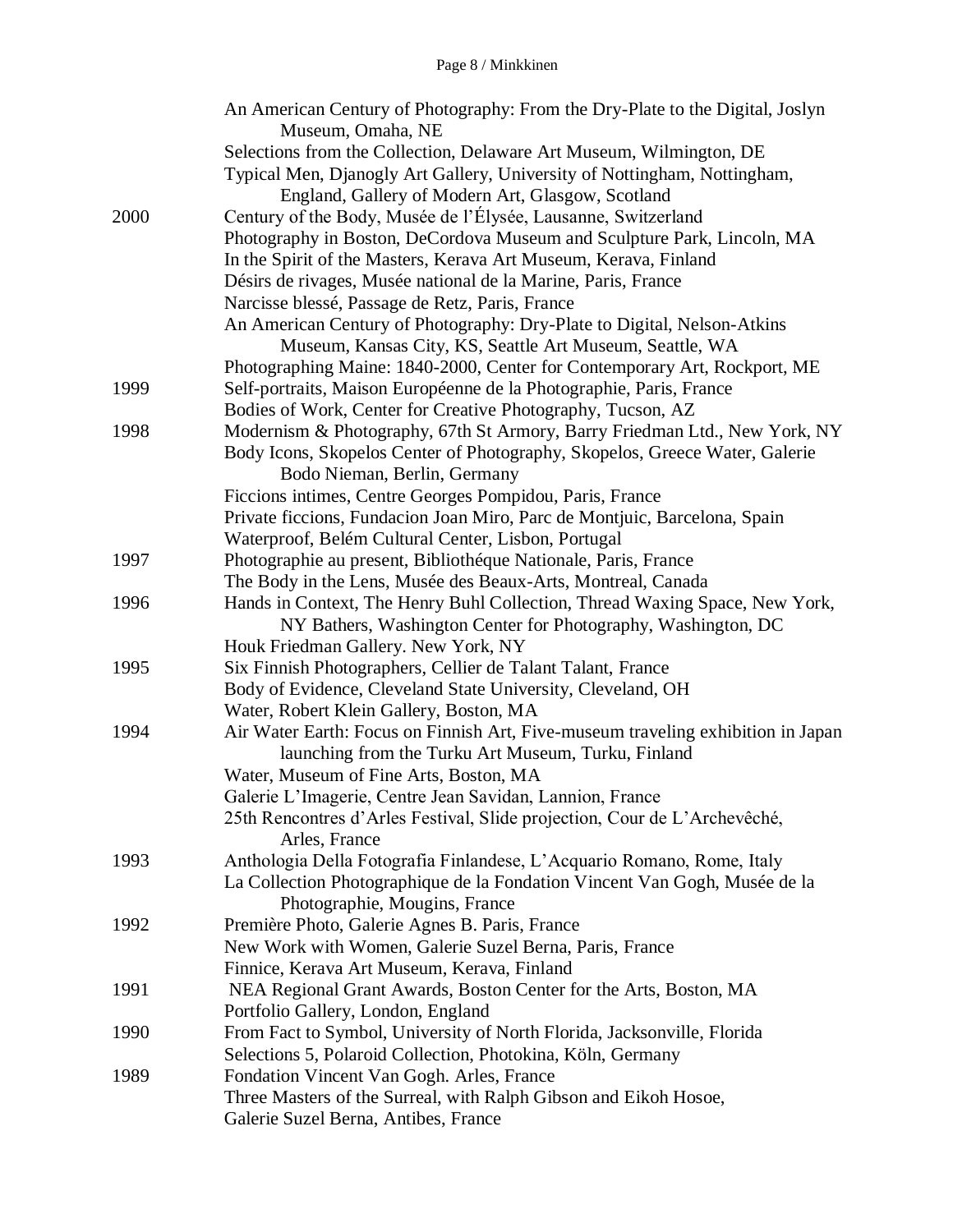|      | The History of the Nude slide projection, Theatre Antique, Arles, France<br>Six Ideas in Photography, Grand Rapids Art Museum, Grand Rapids, MI<br>Clichés: Le Choix des Sens, French Cultural Center, Paris, France; Musée de<br>l'Élysée, Lausanne, Switzerland; Beaunord, Brussels, Belgium |
|------|------------------------------------------------------------------------------------------------------------------------------------------------------------------------------------------------------------------------------------------------------------------------------------------------|
| 1988 | Splendor & Misery of the Body, Musée d'art moderne de la ville de Paris, France                                                                                                                                                                                                                |
|      | Galerie Vrais Rêves, Lyon, France                                                                                                                                                                                                                                                              |
|      | National Theater of Normandy, Caen, France                                                                                                                                                                                                                                                     |
|      | Le Voir en Liberté, French Cultural Center, Berlin, Germany                                                                                                                                                                                                                                    |
|      | Selections 4, Polaroid Collection, Photokina, Köln, Germany                                                                                                                                                                                                                                    |
|      | Behold the Man: The Male Nude in Photography, The Gallery of Photography,                                                                                                                                                                                                                      |
|      | London, England; Stills Gallery, Edinburgh, Scotland; Photographer's                                                                                                                                                                                                                           |
|      | Gallery, Dublin, Ireland                                                                                                                                                                                                                                                                       |
|      | Swimmers, Burden Gallery, New York, NY                                                                                                                                                                                                                                                         |
|      | Minne: A History of Finnish Photography, Houston FotoFest, Houston, TX                                                                                                                                                                                                                         |
|      | Imagerie de Michel Tournier, Musée d'art moderne de la ville de Paris, France                                                                                                                                                                                                                  |
|      | Alternate Image III: Visual Paradox, The John Michael Kohler Arts Center,<br>Sheboygan, MI                                                                                                                                                                                                     |
| 1987 | Circulo de Bellas Artes, Madrid, Spain                                                                                                                                                                                                                                                         |
| 1986 | Victor Barsokevitch Museum, Kuopio, Finland                                                                                                                                                                                                                                                    |
| 1986 | Pori Art Museum, Pori, Finland                                                                                                                                                                                                                                                                 |
| 1985 | Photokina, Köln, Germany                                                                                                                                                                                                                                                                       |
| 1984 | Images/Imaginés, Musée Rimbaud, Champagne-Ardenne, France                                                                                                                                                                                                                                      |
|      | Photography as Phantasy, Santa Barbara Museum of Art, Santa Barbara, CA                                                                                                                                                                                                                        |
| 1982 | The Male Nude, Marcuse Pfeiffer Gallery, New York, NY; Halsted Gallery,                                                                                                                                                                                                                        |
|      | Birmingham, MI                                                                                                                                                                                                                                                                                 |
| 1978 | Tusen Och En Bild, Fotografiska Museet at Moderna Museet, Stockholm, Sweden                                                                                                                                                                                                                    |
| 1972 | Bedrooms, Soho Photo Gallery, New York, NY                                                                                                                                                                                                                                                     |

# **Monographs and Curated Anthologies**

| 2011 | Arno Rafael Minkkinen                                                              |
|------|------------------------------------------------------------------------------------|
|      | Université Claude Bernard Lyon 1, No. 14 Collection 16 ½, Lyon, France             |
| 2010 | Balanced Equation, Lodima Press Portfolio Series                                   |
|      | Arno Rafael Minkkinen, See+ Art Space Gallery, Beijing, China                      |
| 2008 | Homework / Suomen Kuvat, The Finnish Photographs of Arno Rafael Minkkinen,         |
|      | 1973 to 2008, Like Publishing, Helsinki                                            |
|      | SAGA: The Journey of Arno Rafael Minkkinen. SEE+ Art Space Gallery, Beijing        |
|      | Swimming in the Air. Cavallo Point at Golden Gate National Park, San Francisco     |
| 2005 | SAGA: The Journey of Arno Rafael Minkkinen, Thirty Years of Photographs.           |
|      | Chronicle Books, San Francisco                                                     |
| 1999 | Body Land, Motta, Milan, 1997; Nathan, Paris, 1988; Smithsonian Institution Press, |
|      | Washington, D.C.                                                                   |
| 1998 | Ten Minutes Past Midnight, Musta Taide, Helsinki, Finland                          |
| 1994 | The Waterline Portfolio. Aperture Foundation, New York, NY                         |
| 1994 | Waterline. Marval, Paris; Otava, Helsinki; Aperture, New York, NY                  |
|      | Grand Prix du Livre, 25th Rencontres d'Arles Photography Festival                  |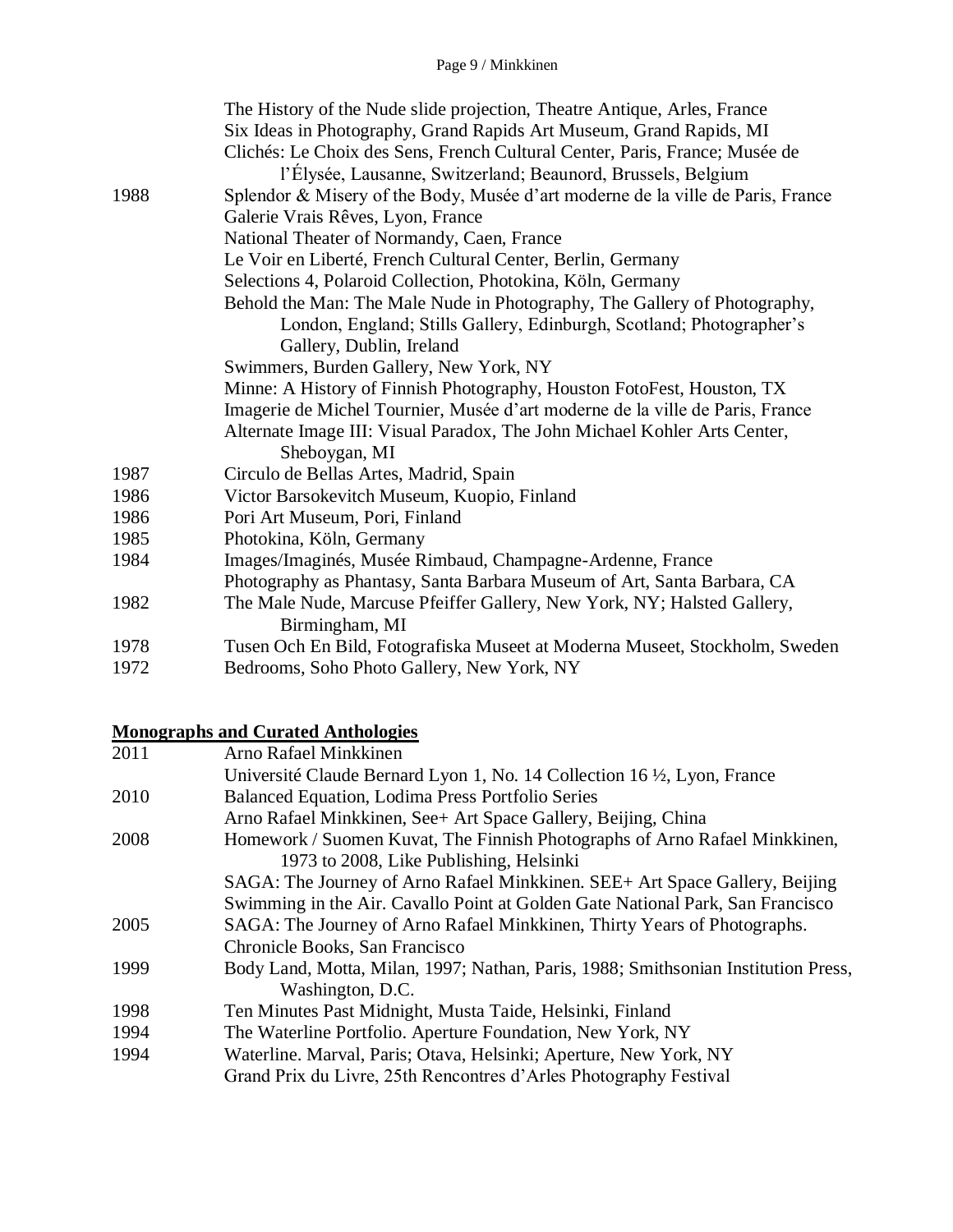| 1993 | Elegant Intimacy. Retretti Art Center, Punkaharju, Finland<br>With J. H. Lartigue and Sally Mann. Also Harry Callahan, Emmet Gowin, Claude                                                                                                                                                                                                                                                                                                                                                                                                                                                                                                                                                                                                                                                                                                    |
|------|-----------------------------------------------------------------------------------------------------------------------------------------------------------------------------------------------------------------------------------------------------------------------------------------------------------------------------------------------------------------------------------------------------------------------------------------------------------------------------------------------------------------------------------------------------------------------------------------------------------------------------------------------------------------------------------------------------------------------------------------------------------------------------------------------------------------------------------------------|
| 1981 | Batho, Yves Tremorin, Roman Vishniac, and Alfred Stieglitz<br>New American Nudes: Recent Trends & Attitudes. Morgan & Morgan,<br>Dobbs Ferry, NY. MIT Creative Photography Gallery, Cambridge, MA                                                                                                                                                                                                                                                                                                                                                                                                                                                                                                                                                                                                                                             |
| 1978 | Frostbite. Morgan & Morgan, Dobbs Ferry, NY                                                                                                                                                                                                                                                                                                                                                                                                                                                                                                                                                                                                                                                                                                                                                                                                   |
|      | <b>Selected Publications after 1996</b>                                                                                                                                                                                                                                                                                                                                                                                                                                                                                                                                                                                                                                                                                                                                                                                                       |
| 2015 | Pål Otnes, In Arno's Universe, Fotografi, Oslo, Norway<br>Borge, Michelle, Photography 4.0, A Teaching Guide for the 21st Century, Focal<br>Press, New York, NY                                                                                                                                                                                                                                                                                                                                                                                                                                                                                                                                                                                                                                                                               |
| 2014 | Liisa Silander, Body Icons, RISD XYZ, Fall 2014, Providence, RI<br>Mois de la Photo à Paris, 2014, photography festival catalog<br>Laura Barlament, Risk Made Visible, Wagner College Alumni Magazine, Winter<br>2013-14, Staten Island, NY<br>Gili Karev, The Illusionist, Manifesto, Hong Kong<br>Jeu, Les Abattoirs de Musée d'art Moderne, Toulouse, France<br>Photography Oxford, festival catalog, Oxford, England<br>Professor Minkkinen Celebrated at Carnegie Hall, University of Massachusetts<br>Lowell Alumni Magazine, Lowell, MA<br>Lintonen, Kati; Rastenberger, Anna-Kaisa; Heikka Elina, Valokuvataiteen Ydin,<br>Finnish Museum of Photography, Helsinki, Finland<br>Robert Pujade, Arno Rafael Minkkinen, Autoportraits, Art's Vice, Lyon, France<br>Marita Ruiter, Looking to Learn/Learning to Look: 25 years at Galerie |
| 2013 | Clairefontaine, Luxembourg<br>Arno Rafael Minkkinen. Optic Nerve. Festival Catalog, Les Rencontres d'Arles,<br>Arles, France<br>The 11th Annual Lucie Awards catalog, Carnegie Hall, New York, NY<br>King of Fosters Pond, De L'air, Paris, France<br>10.10.10, Fosters Pond, 2010, Galerie Arcturus, Connaissance des Arts Photo, France<br>A Finnish Frame of Mind, Galerie Valérie Bach, gallery catalog, Brussels, Belgium<br>The Story of Nude Photography, Scala, Milan, Italy<br>A History of Photography, Seoul, Korea<br>Festival Catalog, Cité de la Musique, Paris, France                                                                                                                                                                                                                                                         |
| 2012 | Päivi Rajakari, Pohjan tähdet: International Finnish Photography and Film, Finnish<br>Museum of Photography, Helsinki, Finland<br>Mai-Photographies dans l'intimité de l'image, ArMen, Bretagne, France<br>Confino, Barbara, The Body in Question, New York Photo Review, New York, NY<br>Christian Kjelstrup, Fotografisk Finn, Aftenposten, Oslo, Norway<br>Photo Meetings Luxembourg, Photography = Fiction? Luxembourg<br>Talk Magazine: Questionnement Éternel. Bruxelles, Belgium<br>REVS: Where Sky Touches Water. Helsinki, Finland<br>Anna Tellgren, Another Story, Photography from the Moderna Museet Collection,<br>Stockholm, Sweden<br>Because We Like It, The Ralph and Muriel Saltzman Collection, Norton Museum of<br>Art, Palm Beach, FL<br>Myself, Köln, Germany<br><b>Creative Quarterly, Profile</b>                     |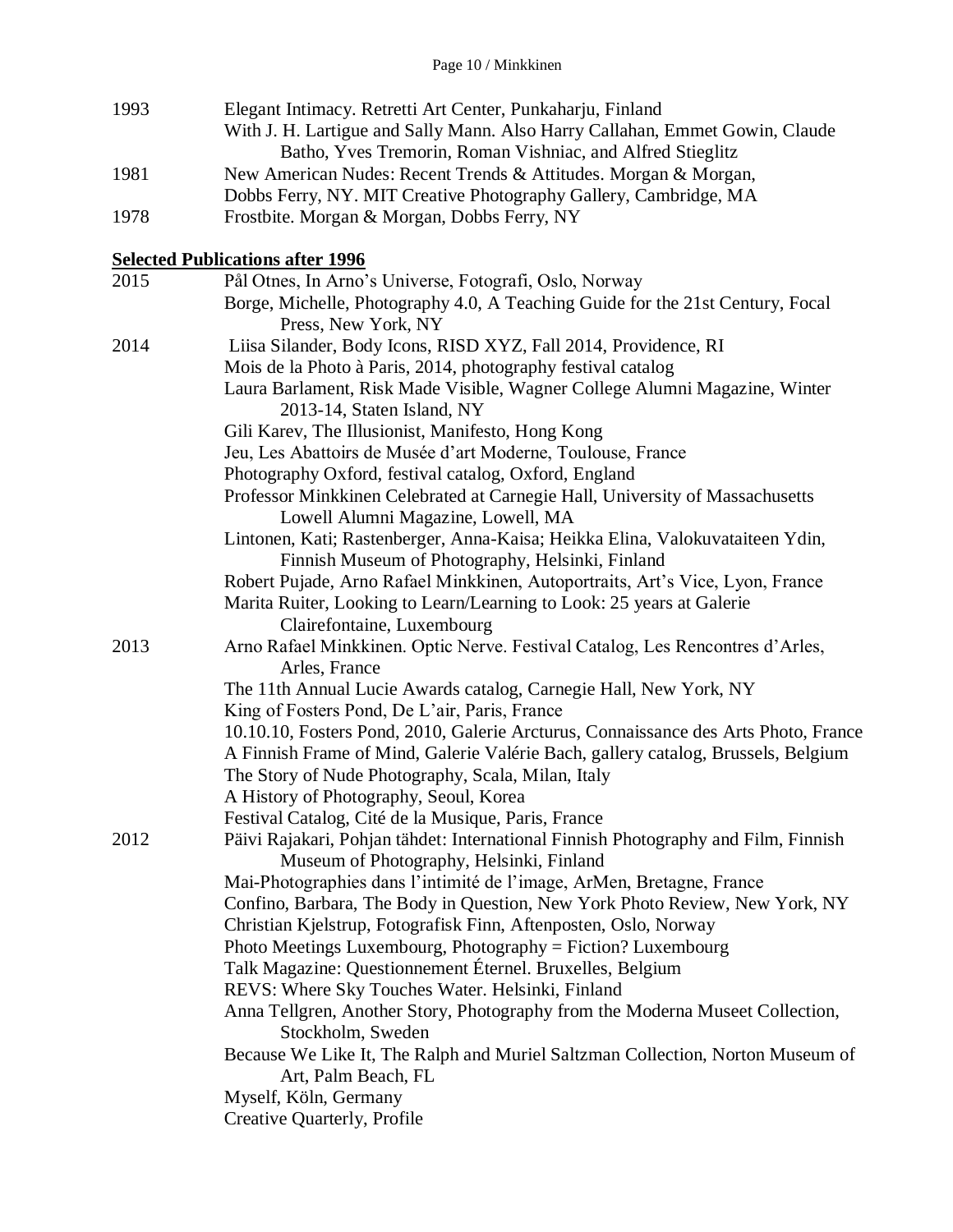|      | PDN: On Campus, UMass Lowell Photography Program Profile                                                                                        |
|------|-------------------------------------------------------------------------------------------------------------------------------------------------|
| 2011 | Fitchburg Art Museum 2012 Calendar, April, Fitchburg, MA                                                                                        |
|      | Shots, No. 113, Interview with Arno Rafael Minkkinen                                                                                            |
|      | Finnish Photography, Nieuw Dakota, Amsterdam, Holland                                                                                           |
|      | ZOOM, Milan, Italy and New York, NY                                                                                                             |
|      | EXIT, The Body as Object, Madrid, Spain                                                                                                         |
|      | Minkkinen/Fontana, Fondazione Bottari Lattes, Monforte d'Alba, Italy                                                                            |
| 2010 | Bright, Susan, Auto Focus: The Self-portrait in Contemporary Photography, Thames<br>& Hudson, London, England                                   |
|      | Beautés montres: Curiosités, prodiges et phénomènes, Musée de Beaux Arts Nancy,                                                                 |
|      | Nancy, France                                                                                                                                   |
|      | Reality Revisited: Photography from the Moderna Museet Collection (Stockholm),                                                                  |
|      | Steidl, Göttingen, Germany                                                                                                                      |
|      | Lorraine, Anne Davis, The Photograph Collector's Guide, Marquand Books, Seattle                                                                 |
|      | Tag Heuer 150th Anniversary Book, Geneva, Switzerland                                                                                           |
|      | Yale University Art Gallery Bulletin, New Haven, CT                                                                                             |
|      | Dali International Festival 2010, Exhibition catalog, Dali City, China                                                                          |
|      | Peter Sloterdijk: La Pythie qui nous veut du bien, Philosophie Magazine, Paris, France                                                          |
|      | Lewis Blackwell, Photo-Wisdom: Master Photographers on their Art,                                                                               |
|      | Chronicle Books, San Francisco, CA                                                                                                              |
| 2009 | Eye to Eye: Parallels /Jorma Puranen meets A.R. Minkkinen, Fantom #2, Milan, Italy                                                              |
|      | Finnish Photography, View No. 14, Bruxelles, Belgium                                                                                            |
|      | L'Empire Nu d'Arno Rafael Minkkinen, Le Journal du Café Français, Belgium                                                                       |
|      | Carte Blanche, Rencontres de la jeune photographie internationale de Niort, France                                                              |
|      | Arno Rafael Minkkinen, Thirty-five years of photographs, AG, Surrey, England                                                                    |
|      | Photo: Box, Abrams, New York                                                                                                                    |
|      | Dali International Festival Exhibition catalog, Dali City, China                                                                                |
|      | Arno Rafael Minkkinen, La magia del dettaglio nell'intimità fotografica, Sapienza<br>Università di Roma, Yolande Tuccinardi thesis, Rome, Italy |
| 2008 | Tracking Traces, Kiasma Museum of Contemporary Art, Helsinki, Finland                                                                           |
|      | Lightwork Print Program, Lightwork, Syracuse University, Syracuse, New York, NY                                                                 |
|      | Horizon, Ivory Press Limited, London, England                                                                                                   |
|      | Chinese Photography, Beijing, China                                                                                                             |
|      | Bowden, Charles. Some of the Dead are Still Breathing, cover, Houghton Mifflin                                                                  |
|      | Harcourt, Boston, MA                                                                                                                            |
|      | The Celebrity Solstice Art Collection, International Corporate Art: Oslo, Norway                                                                |
|      | C International Photo Magazine, No. 7, London                                                                                                   |
|      | Architecture + Design, "Reflections," New Delhi, India                                                                                          |
|      | Photography, Seoul, Korea                                                                                                                       |
|      | Spirit Level, Lowell Friends of Photography, Lowell, MA                                                                                         |
|      | Fotografia Europea Reggio Emilia, Reggio Emilia, Italy                                                                                          |
|      | Foto:Box, Milan, Italy                                                                                                                          |
|      | Cartier-Bresson, Anne, Le Vocabulaire Technique de la Photographie, Paris, France                                                               |
|      | Welcome to Finland, Helsinki, Finland                                                                                                           |
| 2007 | C International Photo Magazine, No. 5, London, England                                                                                          |
|      | Musée de l'Élysée, a Museum for Photography, Musée de l'Élysée, Lausanne,<br>Switzerland                                                        |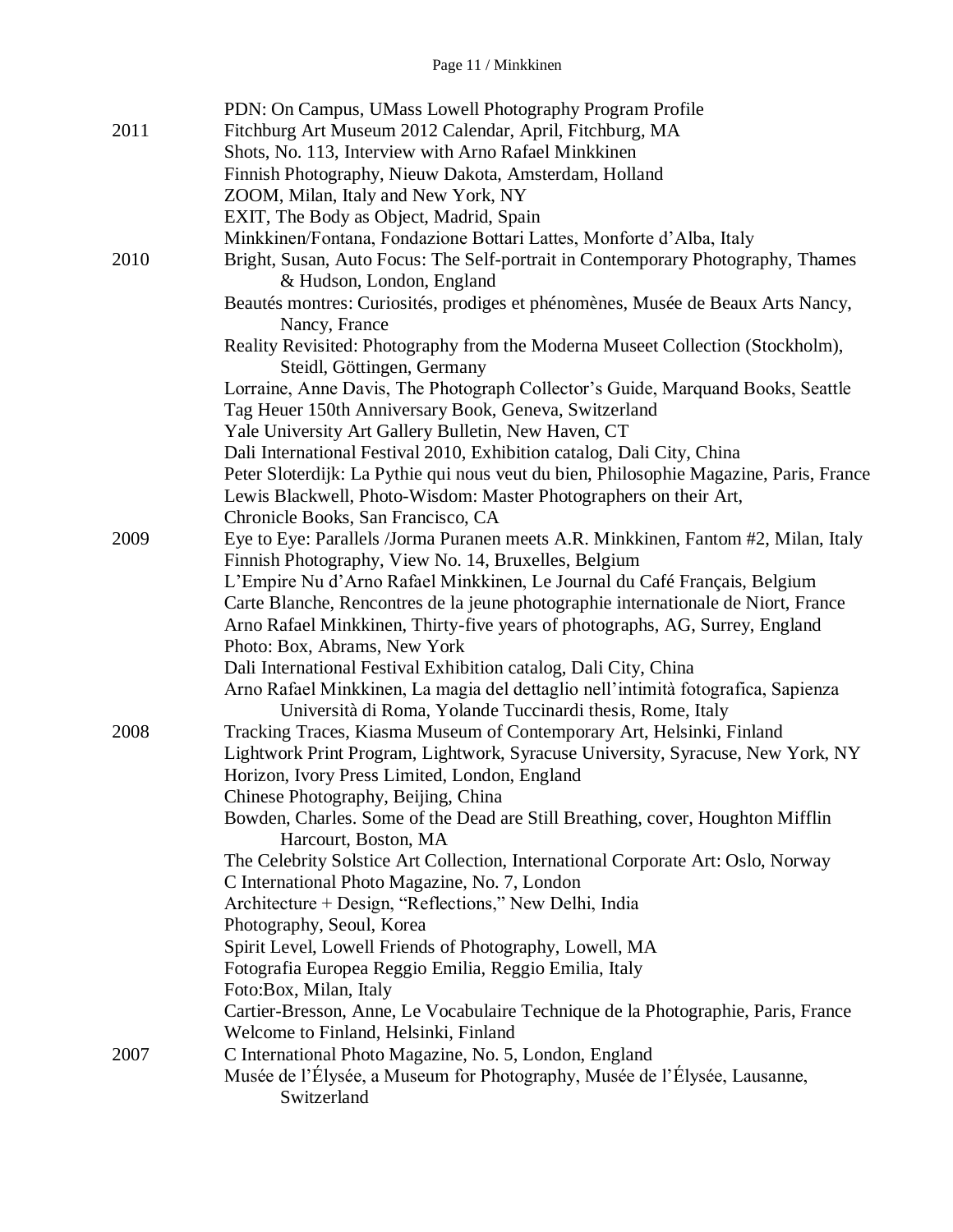|      | The Helsinki School/New Photography TAIK, Hatje Cantz Verlag, Ostfildern,         |
|------|-----------------------------------------------------------------------------------|
|      | Germany                                                                           |
|      | Baetens, Pascal. Nude Photography, Dorling Kindersley, London                     |
|      | Lofberg, Morten, "Finsk fototeater," Dagbladet Magasinet, Oslo, Norway            |
|      | Ralph Nykvist, "Ständigt Närvarande," FOTO, Stockholm, Sweden                     |
|      | Photograph, Shenzhen, China                                                       |
|      | Lofberg, Morten, "Ikke drep krokodillen!" Fotografi, Oslo, Norway                 |
|      | Thrane, Finn, Katalog, One Shot Each: Humor in 100 Photographs, Museet for        |
|      | Fotokunst, Brandts Klædefabrik, Odense, Denmark                                   |
|      | Climb Like a Girl, America's best female rock climbers. Play Magazine, The Sunday |
|      | New York Times, New York, NY                                                      |
|      | Photography, 9th edition, Barbara London, Jim Stone, and John Upton, editors,     |
|      | Pearson/Prentice Hall, Upper Saddle River, NJ                                     |
|      | Kamera, Helsinki, Finland                                                         |
|      | Suomen Kuvalehti, Helsingin Sanomat, Turun Sanomat, Kulttuuri Haitari, Kodin      |
|      | Kuvalehti: Salo Art Museum exhibition reviews for SAGA                            |
|      | Brookman, Philip, Arnold Newman, Taschen, Köln, Germany Portrait by Arnold        |
|      | Newman of Arno Rafael Minkkinen                                                   |
| 2006 | Arsis, Helsinki, Finland                                                          |
|      | Kasino A4, Helsinki, Finland                                                      |
|      | B & W Magazine                                                                    |
|      | Ardelean, Nicolaie, SAGA Lui, Photo Magazine, Bucharest, Romania                  |
|      | Time Out Bucharest, Bucharest, Romania                                            |
|      | Mesiac Fotografie, Bratislava, Slovkia                                            |
|      | Pujade, Robert, Jeux d'Espace dans la Photographie Fantastique, University of     |
|      | Aix-en-Provence, Aix-en-Provence, France                                          |
|      | Libris Magazine, Helsinki, Finland                                                |
|      | Rodeo, Milan, Italy                                                               |
|      | Braathens, in-flight magazine, Oslo, Norway                                       |
|      | Air France Magazine, Cultural Horizons, Paris, France                             |
|      | Monterey Magazine, Monterey, CA                                                   |
|      | Photo Eye Booklist, Book Review, Santa Fe, NM                                     |
|      | Spotlight review for SAGA, Art New England, Boston, MA                            |
|      | Snoecks, Bruxelles, Belgium                                                       |
|      | Sacré et Profane, Cité de la Musique, Paris, France                               |
|      | Vision Magazine, China                                                            |
| 2005 | The Polaroid Book, Taschen, Köln, Germany                                         |
|      | Massengill, Reed, editor, Self-Exposure, Rizzoli/Universe, New York, NY           |
|      | The Oxford Companion to the Photograph, Oxford, England                           |
|      | The Photography Book, Phaidon, London                                             |
|      | Glueck, Grace, Tibor de Nagy Gallery review, The New York Times, New York, NY     |
|      | Feeney, Mark, SAGA at DeCordova Museum, The Boston Globe, Boston, MA              |
| 2004 | Tournier, Michel, Journal extime, cover, Gallimard, Paris, 2004.                  |
|      | Horenstein, Henry, Black & White Photography: A Basic Manual, 3rd Ed, Little,     |
|      | Brown, Boston, MA                                                                 |
|      | Minkkinen, Arno Rafael Minkkinen, Photography and the Fine Art of Swimming,       |
|      | Agni Literary Magazine, Boston University, Boston, MA                             |
|      | Brezovac, Ivana, Arno Rafael Minkkinen, RePhoto, Belgrade, Serbia, and Montenegro |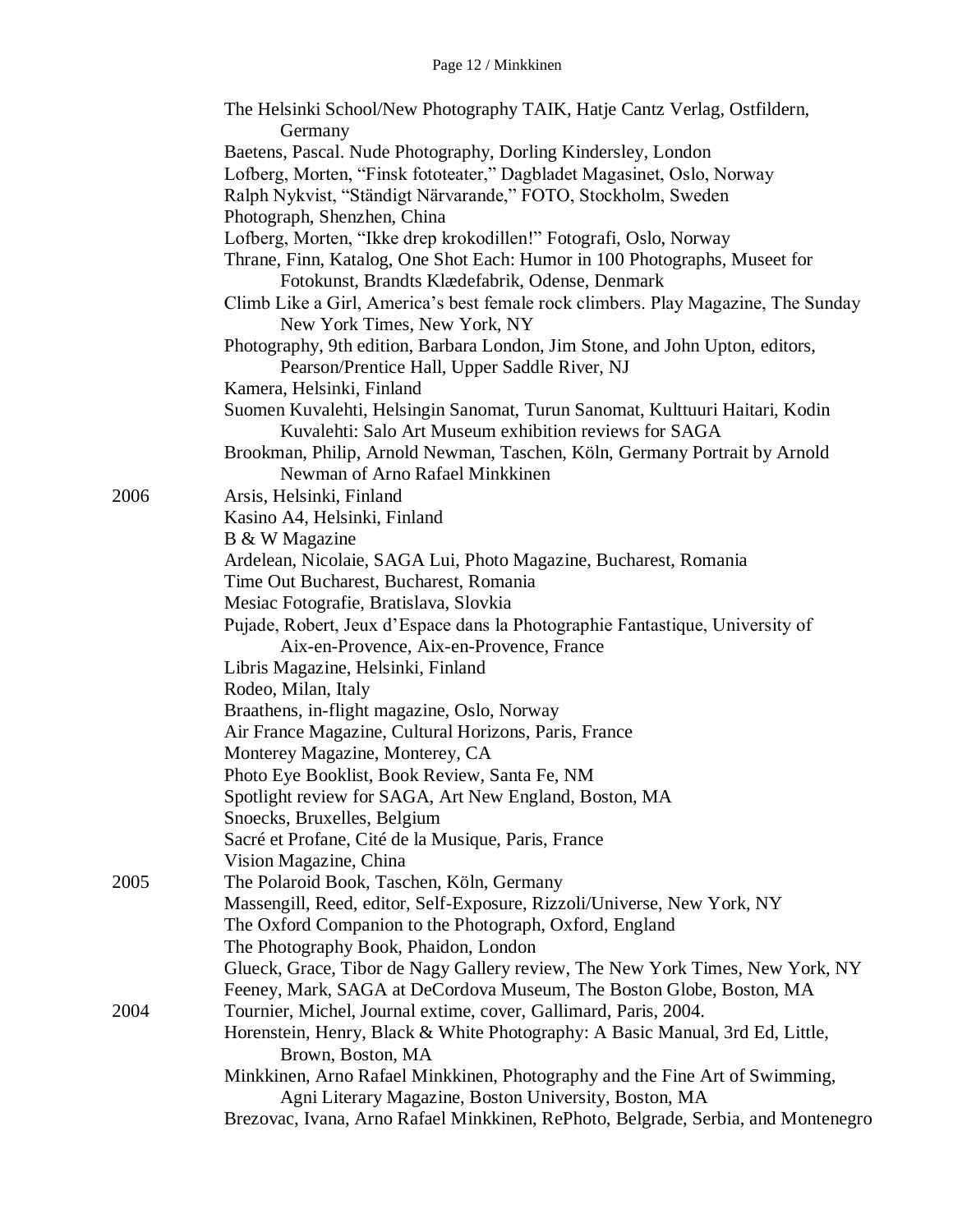|      | Amy, Michael, Tibor de Nagy Gallery review, Art in America, New York, NY                                                                                 |
|------|----------------------------------------------------------------------------------------------------------------------------------------------------------|
|      | Barbiano di Belgiojoso, Francesca, Psychology and Photography: Arno Rafael                                                                               |
|      | Minkkinen's self-portraits, Università Cattolica del Sacro Cuore di Milano                                                                               |
| 2003 | Smith, Roberta, Tibor de Nagy Gallery review, The New York Times, New York, NY                                                                           |
|      | Houellebecq, Michel, Platform, cover, Alfred A. Knopf, New York, NY                                                                                      |
|      | Self-portraits in the 20th Century, Editions Diane de Selliers, Paris, France                                                                            |
|      | Protzman, Ferdinand, Landscape: Photographs of Time and Place, National Geographic                                                                       |
|      | Books, Washington, D                                                                                                                                     |
|      | In Celebration of Light: Photographs from the Collection of Cherye & Jim Pierce,                                                                         |
|      | Honolulu Academy of Arts, Honolulu, HI                                                                                                                   |
|      | EXIT, No.10, Madrid, Spain                                                                                                                               |
|      | Garner, Gretchen, Disappearing Witness: Change in 20th Century American                                                                                  |
|      | Photography, John Hopkins University Press, Baltimore, MD                                                                                                |
|      | 8 jours ou l'art d'interpréter les temps, Jaeger-LeCoultre exhibition catalog, Le                                                                        |
|      | Sentier, Switzerland                                                                                                                                     |
|      | Rothenberg, D. and Pryor, W., Writing on Air, cover, MIT Press, Cambridge, MA                                                                            |
| 2002 | Arno Rafael Minkkinen & Arto Passilinna, Finlandia, Meridiani, Helsinki, Finland                                                                         |
|      | Oceans. Sotheby's auction catalog, National Resources Defense Council, New York                                                                          |
|      | Aperture at 50, Aperture, New York, NY                                                                                                                   |
|      | Zoom at 30, Zoom, 30th anniversary edition sponsored by Hugo Boss, New York, NY                                                                          |
|      | UP, Peter Gabriel, liner notes image for Darkness                                                                                                        |
| 2001 | Hall of Mirrors, Variants of the Self-portrait, Katalog, Odense, Denmark                                                                                 |
|      | Bowden, Charles, Blues for Cannibals: The Notes from Underground and Blood                                                                               |
|      | Orchid: An Unnatural History of America, Covers, Farrar, Straus, Giroux,                                                                                 |
|      | New York, NY                                                                                                                                             |
|      | Une Histoire Finlandaise, Paris Photo, cover, Paris, France                                                                                              |
|      | Rothenberg, David, editor, Writing on Water, cover, MIT Press, Cambridge, MA                                                                             |
|      | Worton, Michael and Sill, Judith, editors, Typical Men, Djanogly Art Gallery,                                                                            |
|      | University of Nottingham, Nottingham, England                                                                                                            |
|      | Hope Magazine, cover                                                                                                                                     |
| 2000 | désirs de rivages, 1ére biennale international de la photographie maritime, Musée                                                                        |
|      | national de la Marine, Paris, France                                                                                                                     |
|      | Ribettes, Jean-Michel, editor, Narcisse blessé, Autoportraits contemporains, 1970-                                                                       |
|      | 2000, Passage de Retz, Paris, France                                                                                                                     |
|      | Meek, James, The Museum of Doubt, cover, Canongate Books, London, England                                                                                |
|      | Ewing, William, The Century of the Body, Photoworks 1900–2000, Musée de l'Élysée,                                                                        |
|      | Lausanne, Switzerland, Thames & Hudson, London.                                                                                                          |
|      | Photographing Maine, 1840–2000, Maine Coast Artists, Rockport, ME                                                                                        |
|      | Lafo, Rachel and Nagler, Gillian, editors, Photography in Boston: 1955-1985,<br>DeCordova Museum and Sculpture Park, MIT Press, Cambridge, MA            |
|      | House Beautiful, De Cordova Museum and Sculpture Park review                                                                                             |
|      |                                                                                                                                                          |
|      | In the Spirit of the Masters: Ralph Gibson, Ismo Kajander, Jerry Uelsmann, Pentti<br>Sammallahti, and curators Timo Laaksonen and Arno Rafael Minkkinen, |
|      |                                                                                                                                                          |
|      | Kerava Art Museum, Kerava, Finland<br>Photography for Dreamers, La Fotografia Actual, Madrid, Spain                                                      |
|      | Braham, Phil. Exposed. Thunder's Mouth Press, Quattro: London, England                                                                                   |
|      | Les Boréales, Le Corps, catalog cover, Nordic Arts Festival, Caen, France                                                                                |
|      | Kamera, Helsinki, Finland                                                                                                                                |
|      |                                                                                                                                                          |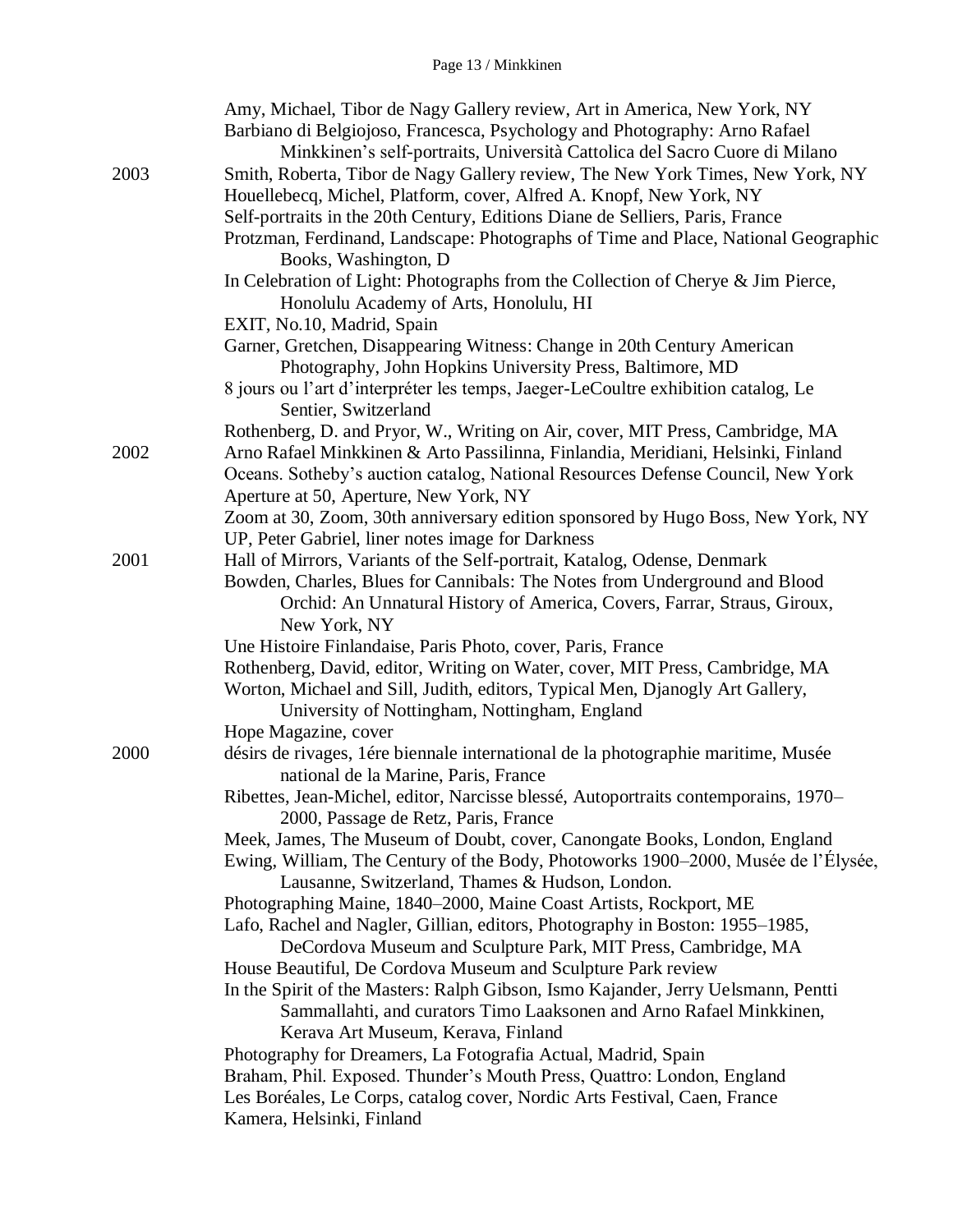|      | DeCordova Museum and Sculpture Park review, Boston Sunday Globe, Boston, MA<br>Art Close Up, Boston Globe, Boston, MA |
|------|-----------------------------------------------------------------------------------------------------------------------|
|      | Society for Photographic Education, Fine Print Collector's Program                                                    |
|      | Clergue, Lucien, editor, Le nu photographié, Actes Sud, Arles, France.                                                |
|      | Sirén, Vesa, "Four Finnish Photographers Show in Tokyo," Tokyo Metropolitan                                           |
|      | Museum of Photography Exhibition: The Human Body as an Expression of the                                              |
|      | Subconscious,                                                                                                         |
|      | Helsingin Sanomat, Helsinki, Finland                                                                                  |
| 1999 | Camera Arts, Sacramento, CA                                                                                           |
|      | Photo Argus, Paris                                                                                                    |
|      | Bild, Stockholm                                                                                                       |
|      | Photo Reporter, Paris                                                                                                 |
|      | Photo, Paris                                                                                                          |
|      | Alan Riding, The Sunday New York Times, Body in the Lens review, New York, NY                                         |
|      | Davis, Keith, An American Century of Photography: Dry Plate to Digital, Abrams, NY.                                   |
|      | Jean-Claude Gautrand, avoir 30 ans: chroniques arlésiennes, Actes Sud, Rencontres                                     |
|      | Internationale de la photographie, Arles, France                                                                      |
|      | McDarrah, Fred, The Photography Encyclopedia, Schirmer Books, New York                                                |
| 1998 | Marie Claire, New York                                                                                                |
|      | Domus, cover and feature, Milan, Italy                                                                                |
|      | Chronicle of Higher Education, Washington, D.C.                                                                       |
|      | Waterproof: Water in Photography since 1852, Editions Stemmle, Zurich, Switzerland                                    |
|      | Valoa, The Finnish Museum of Photography, Helsinki, Finland                                                           |
|      | Finnish Photography. Musta Taide, Helsinki, Finland                                                                   |
|      | Body Icons, Photographic Center of Skopelos, Skopelos, Greece                                                         |
| 1997 | The Photography Book, Phaidon, London, England                                                                        |
|      | Rosenblum, Naomi, A World History of Photography, Abbeville Press, New York, NY                                       |
|      | The Drum and the Camera, Musta Taide, Helsinki, Finland                                                               |
|      | Minkkinen på Galerie Art Gloss, Grafiskt Papper, Stockholm, Sweden                                                    |
|      | Photography: 1900 to the Present. Prentice-Hall, Upper Saddle River, NJ                                               |
| 1996 | Zoom, Milan, Italy                                                                                                    |
|      | Katalog, Odense, Denmark                                                                                              |
|      | Pultz, John, Le Corps Photographie (The Body & the Lens), Flammarion, Paris, France                                   |
|      | Dictionnaire de la Photo, Larousse, Paris, France                                                                     |
|      | Saraste, Leena. Photography: Tradition and Truth, Musta Taide, Helsinki, Finland                                      |

## **Selected Public Lectures after 1996**

| 2015 | Water, Water, Everywhere, Nordic Light Festival. Kristiansund, Norway           |
|------|---------------------------------------------------------------------------------|
|      | Photomarket, Fotografiska. Stockholm, Sweden                                    |
|      | Ohio State University. Columbus, OH                                             |
|      | Utah Valley University. Orem, UT                                                |
| 2014 | The Naked Eye, Museum of Fine Arts, Houston Center of Photography, Houston, TX  |
|      | Aalto University of Art, Design, and Architecture, Helsinki, Finland            |
|      | Maine Media Workshops, Rockport, Maine                                          |
|      | Toscana Photographic Workshops, San Quirico d'Orcia, Italy                      |
|      | Lumière Brothers Center of Photography at Red October, Moscow, Russia           |
|      | Holding My Ground, Morse Auditorium, Boston University; Photographic Historical |
|      |                                                                                 |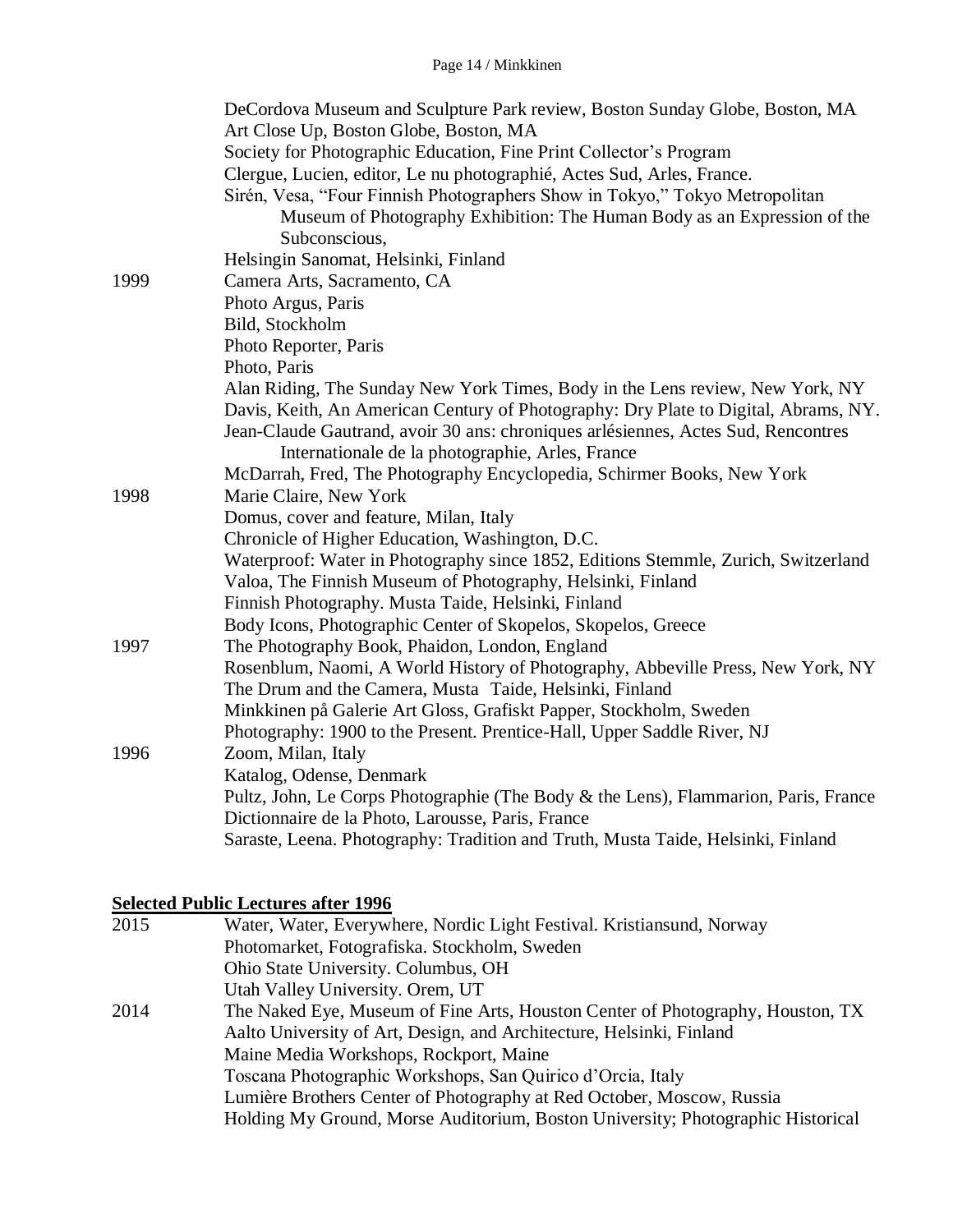|      | Society of New England; the New England School of Photography; the                    |
|------|---------------------------------------------------------------------------------------|
|      | Photographic Resource Center at Boston University, Boston, MA                         |
| 2013 | Les Rencontres d'Arles, 44th Edition, Arles in Black, Arles, France                   |
| 2012 | Phototheatron/Athens House of Photography, Athens, Greece                             |
|      | Nancy Donahue Endowed Professorship Lecture, UMass Lowell, MA                         |
|      | Photo Meetings, Galerie Clairefontaine, Luxembourg                                    |
|      | Anderson Ranch, Snowmass at Aspen, CO                                                 |
|      | COOL, Cultural Office of Lowell, Lowell, MA                                           |
|      | Savannah College of Art & Design. Silver & Ink Keynote Speaker, Savannah, GA          |
|      | Charles Dickens Seminar, O'Leary Library, UMass Lowell, MA                            |
|      | Society for Photographic Education National Conference, Camera Shy: The               |
|      | Photographs of Margaret M. de Lange and Pekka Turunen, Intimacy & Voyeurism,          |
|      | San Francisco, CA                                                                     |
| 2011 | École Supérieure d'arts & medias de Caen, Caen, France                                |
|      | Institut d'art Contemporain, with Robert Pujade, Lyon, France                         |
|      | Metropolitan Pavilion, George Eastman House Auction, Performance, Photography,        |
|      | and What Comes Next, conversation with Ralph Gibson, Arthur Tress, and                |
|      | Arno Rafael Minkkinen, New York, NY                                                   |
|      | 2011 International Summer School of Photography, Kuldiga, Latvia                      |
|      | Literary Café, Art Is Risk Made Visible, Finnish & American Embassy sponsors          |
|      | Palm Springs Art Museum, Annenberg Theater, Palm Springs, CA                          |
|      | Yuma Symposium, Yuma City Hall, Yuma, AZ                                              |
| 2010 | Litterathurhuset / Bilder Nordic School of Photography, Oslo, Norway                  |
|      | Austin Peay State University, Clarksville, TN                                         |
|      | Newspace, Portland, OR                                                                |
|      | Dali City International Photography Festival, Dali City, China                        |
|      | Juminkekko Art Center, Kuhmo Chamber Music Festival, Kuhmo, Finland                   |
|      | Frankfurt Summer Art Academy. Frankfurt, German.                                      |
|      | Studio Marangoni, Florence, Italy                                                     |
| 2009 | Galleria dell'Accademia, Tribune of the David, Florence, Italy                        |
|      | Rencontres de la jeune photographie, Moulin du Roc, Niort, France                     |
|      | Jamestown Community College, Jamestown, NY                                            |
|      | San Francisco Art Institute, with Mark Klett, Wayne Levin, Camille Solyagua,          |
|      | Sheldon Art Museum, Lincoln, NB                                                       |
|      | Winnipeg Art Gallery, Winnipeg, Canada                                                |
| 2008 | Finnish Institute, Paris, France<br>International Center of Photography, New York, NY |
|      | Richland College, Dallas, TX                                                          |
|      | Palazzo Magnani, Reggio Emilia, Italy                                                 |
|      | Savannah College of Art & Design, Atlanta, GA                                         |
|      | Photographic Resource Center at Boston University, Boston, MA                         |
| 2007 | Luova, Helsinki, Finland.                                                             |
|      | Salo Art Museum, Salo, Finland.                                                       |
|      | MIT, "The Artist in the World" Lecture Series, Cambridge, MA                          |
| 2006 | Lianzhou International Photography Festival, with A. D. Coleman, Lianzhou, China      |
|      | Light Factory, Charlotte, NC                                                          |
|      | Nordic Light Festival, Kristiansund, Norway                                           |
|      | Photo Alliance, San Francisco Art Institute, San Francisco, CA                        |
|      |                                                                                       |